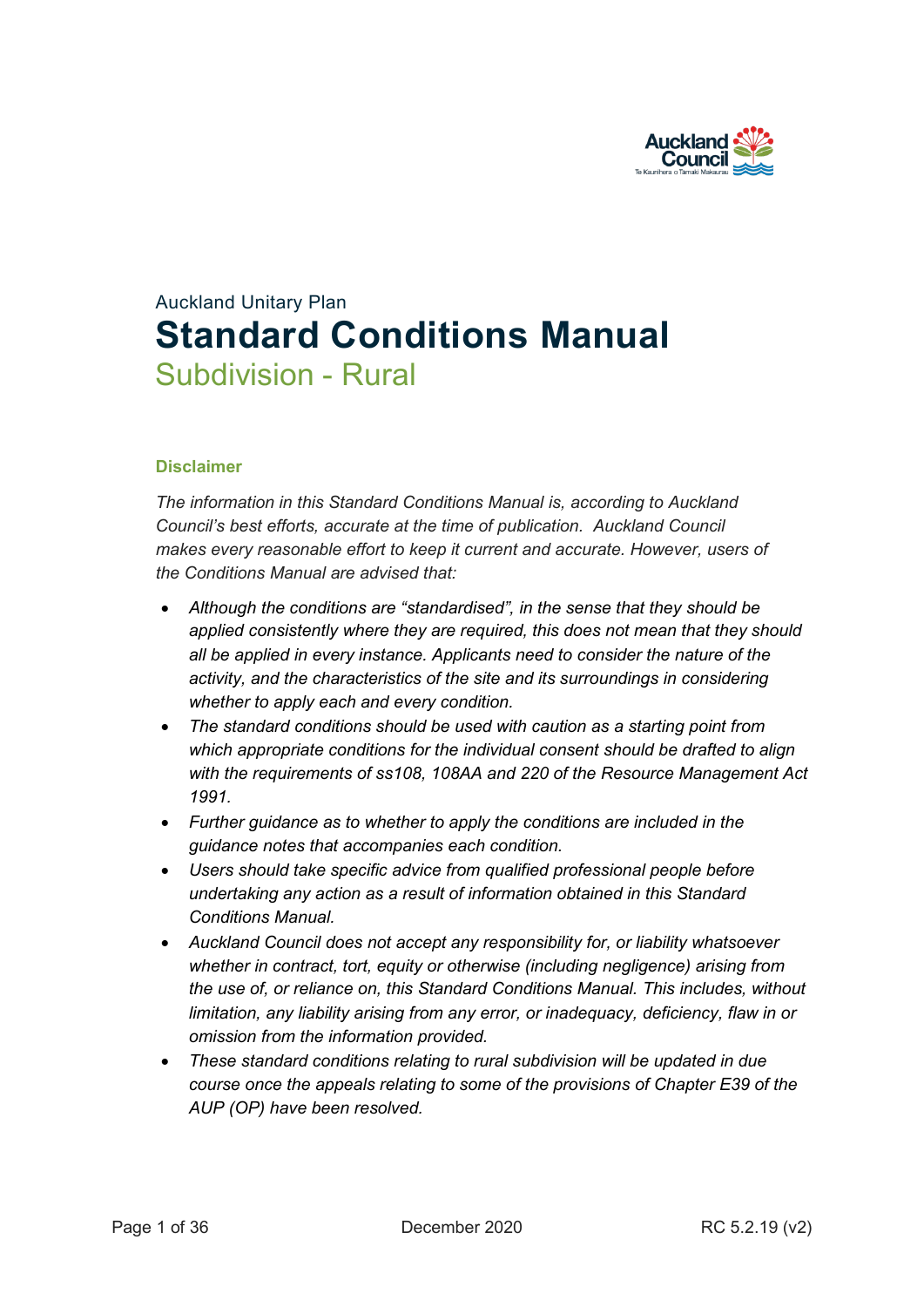## **Contents**

|               | Condition 1: Activity to be undertaken in accordance with application documents 4  |  |
|---------------|------------------------------------------------------------------------------------|--|
|               |                                                                                    |  |
|               |                                                                                    |  |
|               |                                                                                    |  |
|               |                                                                                    |  |
| a)            | Protective fencing of wetland and buffer / existing indigenous vegetation /        |  |
| b)            |                                                                                    |  |
| $\mathsf{c})$ | Planting of wetland and buffer and/or native revegetation planting  9              |  |
| d)            |                                                                                    |  |
| e)            |                                                                                    |  |
| f)            |                                                                                    |  |
| g)            | Implementation of the Pest Plant and Pest Animal Management Plan  12               |  |
| h)            |                                                                                    |  |
| i)            |                                                                                    |  |
| $\mathbf{j}$  |                                                                                    |  |
| $\mathsf{k}$  |                                                                                    |  |
| $\vert$       |                                                                                    |  |
| m)            |                                                                                    |  |
|               | Section 224(c) compliance conditions applicable to most rural subdivisions 17      |  |
| n)            |                                                                                    |  |
| O)            |                                                                                    |  |
|               | Section 224(c) compliance conditions: Transferable Rural Sites Subdivision - Donor |  |
| p)            |                                                                                    |  |
| q)            |                                                                                    |  |
| r)            |                                                                                    |  |
|               | Section 224(c) compliance conditions: Transferable Rural Sites Subdivision -       |  |
| s)            |                                                                                    |  |
| t)            |                                                                                    |  |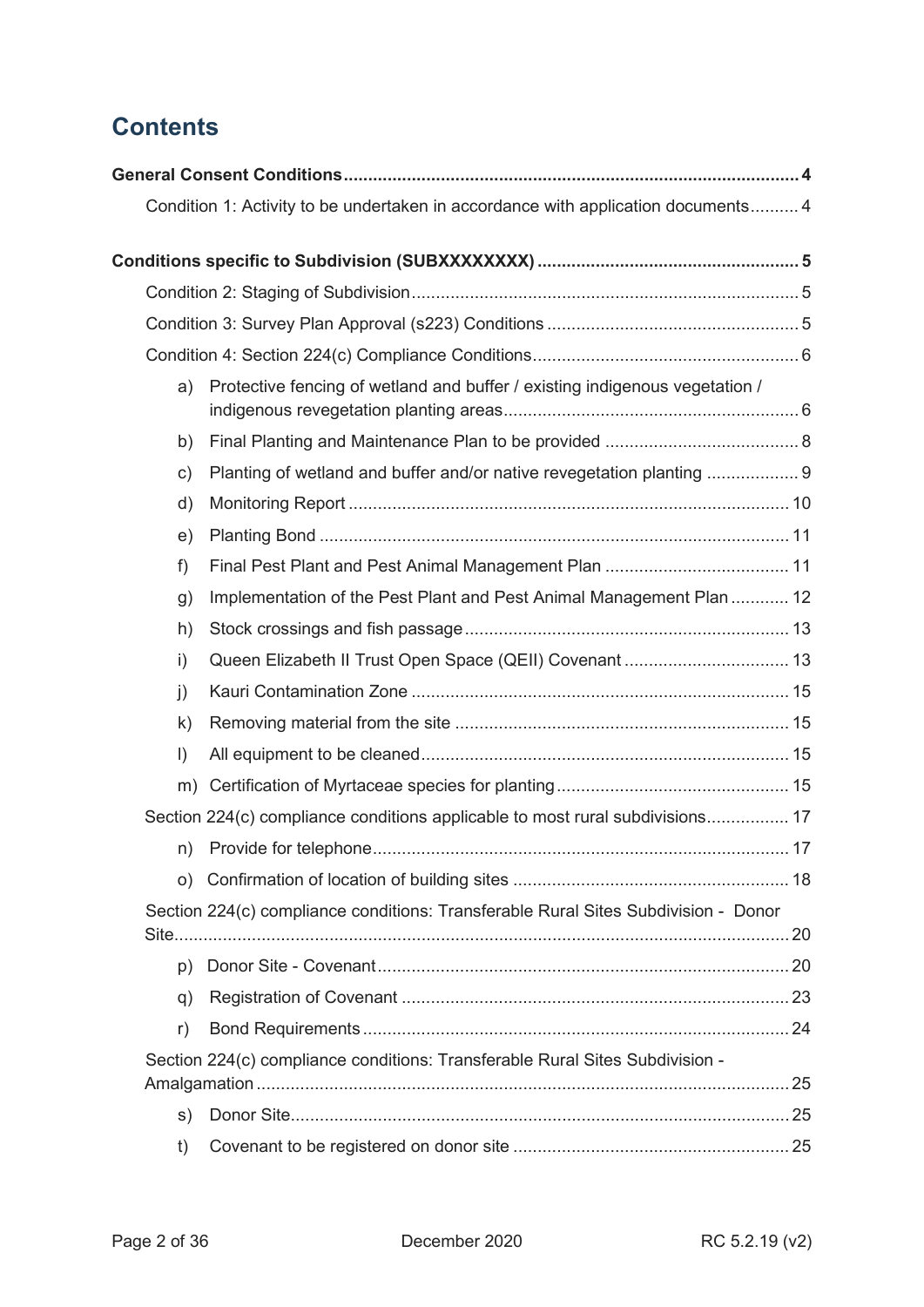|              | Section 224(c) compliance conditions: Transferable Rural Sites Subdivision - |  |
|--------------|------------------------------------------------------------------------------|--|
| W)           | Subdivision amalgamation based on an approved scheme plan  27                |  |
| X)           |                                                                              |  |
| y)           |                                                                              |  |
|              |                                                                              |  |
|              |                                                                              |  |
|              | a & b) Protection of wetland and buffer / indigenous vegetation / indigenous |  |
| c)           | Monitoring Reports for indigenous revegetation planting area(s)  29          |  |
| d)           | Three yearly monitoring of indigenous vegetation / indigenous revegetation   |  |
| e)           |                                                                              |  |
| f)           |                                                                              |  |
| g)           |                                                                              |  |
| h)           |                                                                              |  |
| i)           |                                                                              |  |
| $\mathbf{j}$ |                                                                              |  |
| $\mathsf{k}$ |                                                                              |  |
| $\vert$ )    |                                                                              |  |
|              |                                                                              |  |
|              |                                                                              |  |
| O)           |                                                                              |  |
| p)           |                                                                              |  |
| q)           |                                                                              |  |
| r)           |                                                                              |  |
|              |                                                                              |  |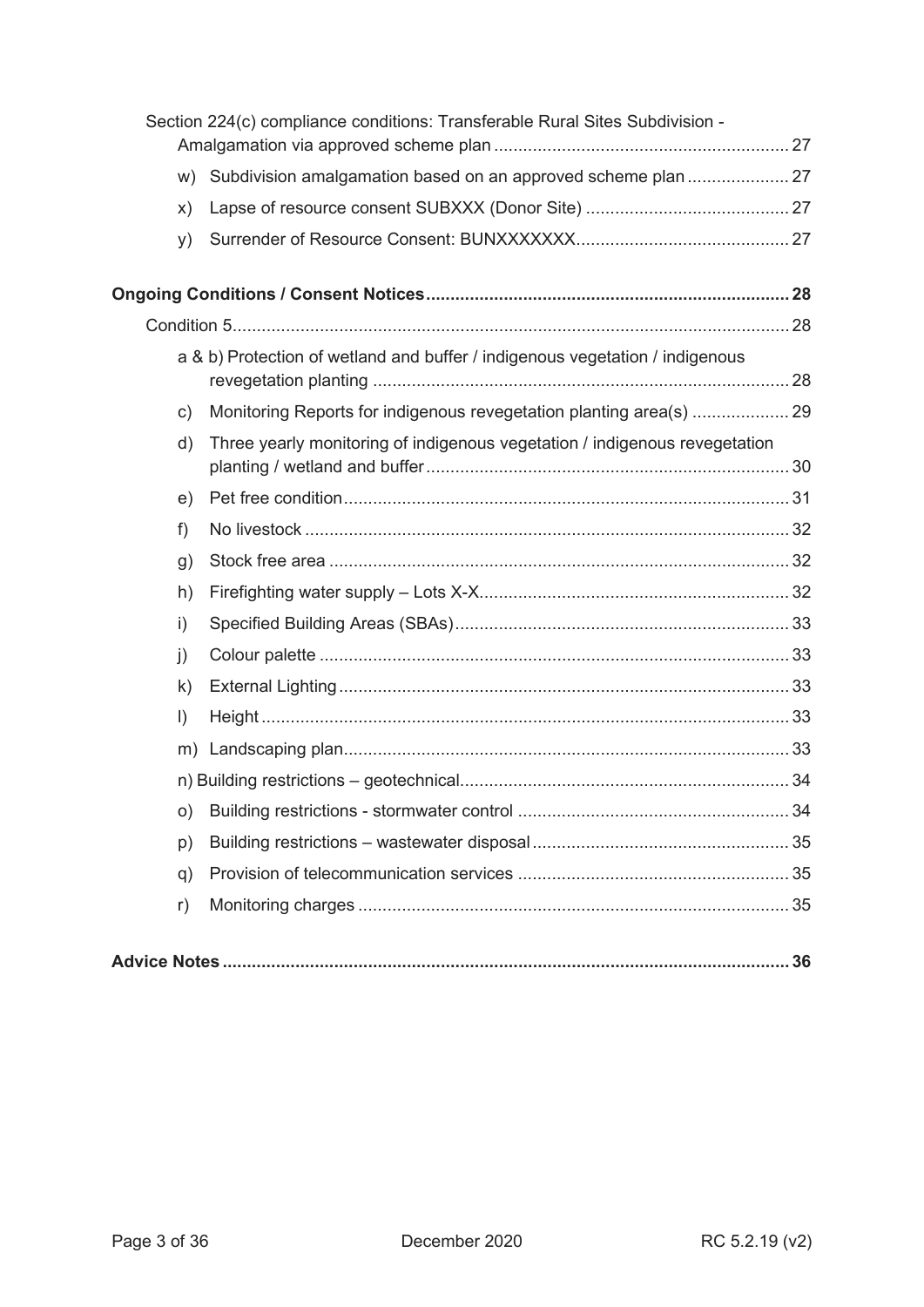## <span id="page-3-0"></span>**General Consent Conditions**

## <span id="page-3-1"></span>**Condition 1: Activity to be undertaken in accordance with application documents**

The *[insert details]* subdivision / land use activity shall be as described in the application and assessment of environmental effects prepared by name dated xxxx (and any other information relating to description of activity) and must be carried out in accordance with the plans and all information submitted with the application, detailed below, and all referenced by the Council as consent number SUBxxxx and LUCxxxx (BUNxxxx).

• Application Form, and Assessment of Environmental Effects prepared by xxxx dated xxxx.

| Report title and reference | Author | Rev | <b>Dated</b> |
|----------------------------|--------|-----|--------------|
|                            |        |     |              |

| Plan title and reference | Author | Rev | <b>Dated</b> |
|--------------------------|--------|-----|--------------|
|                          |        |     |              |

| Other additional information | Author | Rev | Dated |
|------------------------------|--------|-----|-------|
|                              |        |     |       |

## *Guidance Note:*

*This condition is to be included on all consent applications. Full reference should be given to all relevant plans and documents. The Environment Court has commented in a number of recent appeals that there should be a distinction between the description of the activity in the application & AEE, etc and the carrying out of the activity in accordance with the plans.*

*For joint land use and subdivision applications, information regarding hours of operation, or numbers of patrons/children/occupants should be included where appropriate.*

*For joint land use and subdivision consents as well as integrated consents, this condition is to be extended to include references to the documents relevant to the different consent / permit. In such situations, it is recommended that identifiers be put in place to differentiate each of the consents. Naturally, when the consent is not a joint land use / subdivision or integrated no additional references to land use / subdivision or regional permits would be required. Under all circumstances, it is essential that this condition identify all of the documentation that the consent relies on.*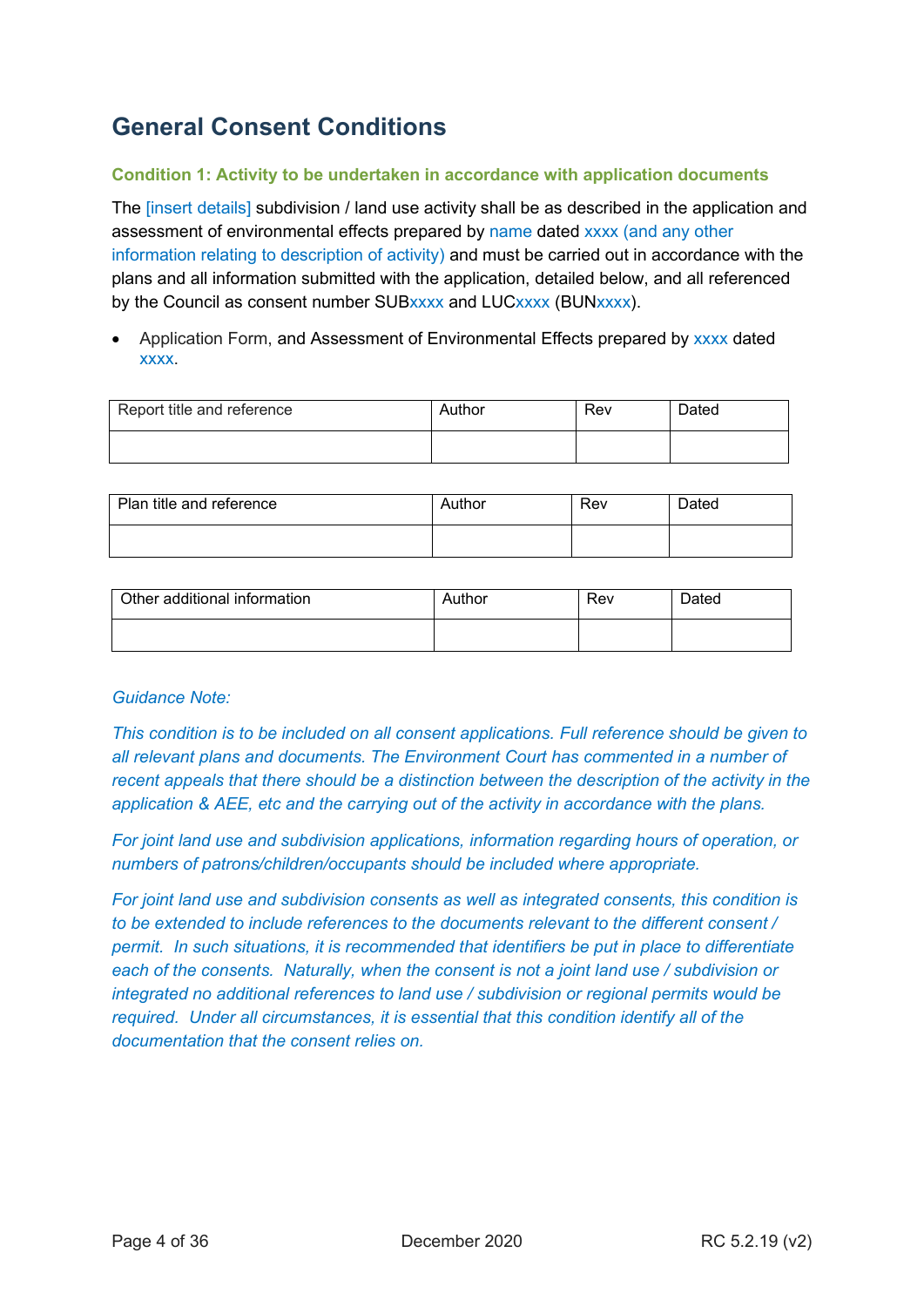## <span id="page-4-0"></span>**Conditions specific to Subdivision (SUBXXXXXXXX)**

## <span id="page-4-1"></span>**Condition 2: Staging of Subdivision**

The staging of the subdivision must be carried out in the following order:

**Stage 1: Creation of Lots x - x** 

**Stage 2: Creation of Lots x - x** 

The consent holder must provide a letter setting out how each relevant condition has been met at the time an application for a section 223 and a section 224(c) certificate for each stage is made.

#### *Guidance Note:*

*If the applicant requests to stage the subdivision as provided for in Standard E39.6.1.4, the lot(s)* to be created by each stage and, where applicable, the environmental benefit required *to create the sites created by each stage shall be specifically identified. i.e. Each stage shall be independent of any subsequent stage. For the avoidance of doubt, compliance with all relevant requirements of a rule, such as those for TRSS (such as the protection of wetland or indigenous vegetation, amalgamation of lots or surrender of consented sites shown on an approved scheme plan of subdivision, etc) will need to be completed for each stage.*

## <span id="page-4-2"></span>**Condition 3: Survey Plan Approval (s223) Conditions**

Before the Council will approve the survey title plan pursuant to section 223 of the Resource Management Act 1991, the following requirements must be satisfied:

- a. The survey plan must show and identify (including labelling) all the areas of wetland and buffer / existing indigenous vegetation / indigenous revegetation planting to be protected on Lots xxxx (Areas xxxx and xxxx) as shown on the approved scheme plan(s) referred to in condition 1 as "areas to be subject to land covenant". The boundaries of the covenant areas must coincide with the approved location of the proposed fence lines and/or existing fence lines referred to in condition  $X(x)$ .
- b. The consent holder must provide Council with the calculated area(s) of the wetland and buffer / existing indigenous vegetation / indigenous revegetation planting to be protected on Lot(s) xxxx as shown on the approved scheme plans referred to in condition 1 and defined by survey.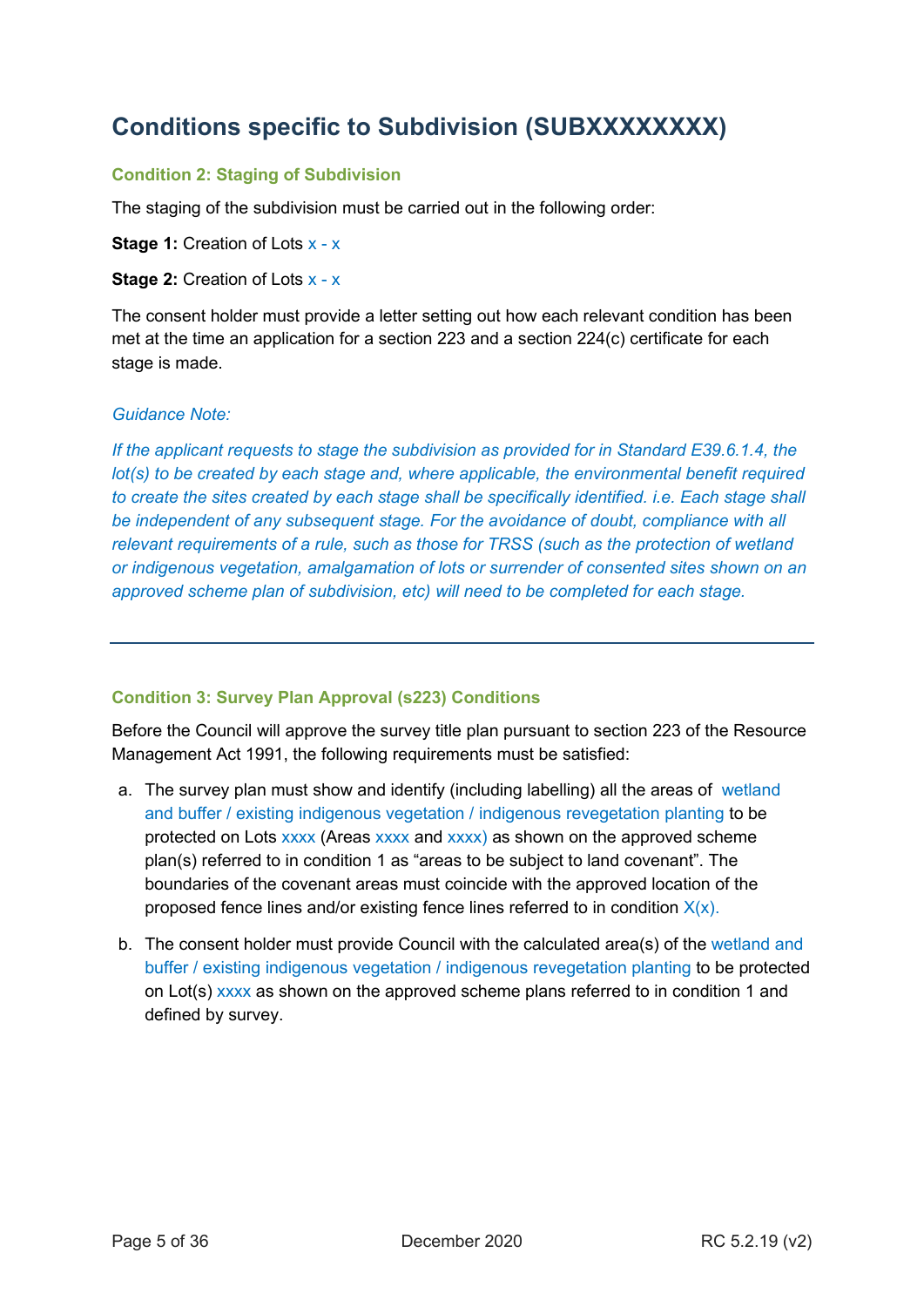## <span id="page-5-0"></span>**Condition 4: Section 224(c) Compliance Conditions**

Before the Council will issue a certificate pursuant to section 224(c) of the Resource Management Act 1991, the consent holder must satisfy the following conditions at his / her / its full cost:

<span id="page-5-1"></span>**a) Protective fencing of wetland and buffer / existing indigenous vegetation / indigenous revegetation planting areas**

Use Conditions (i) and (ii) below if a final fencing plan has NOT been provided and is NOT listed within Condition 1.

Use conditions (iii), (iv) and (v) if a final fencing plan HAS been provided and is listed within Condition 1

i. To ensure that all covenant areas are clearly identifiable and stock are excluded from those areas at all times the consent holder shall submit a final fencing plan for certification from the Council's Team Leader, Compliance Monitoring NW1 / NW2 / S illustrating: where stock proof fences, without any gate/s, capable of preventing browsing or other damage by farmed animals will be erected *(minimum seven wire post and batten as specified within Schedule 2 of the Fencing Act 1978)* and the areas where stock will be excluded. The stock proof fences shall be constructed in accordance with the plan approved via this condition and maintained thereafter.

If fencing is constructed after the survey title plan has been approved under section 223, a certificate from a licensed cadastral surveyor shall be provided to confirm that the fencing is located on the covenant boundaries.

- ii. The consent holder must arrange with Council's Team Leader, Compliance Monitoring, NW1 / NW2 / S to inspect the stock proof fences and cattle stops which have been erected in accordance with Condition  $4(a)(i)$  and must have received written certification that the fencing meets the requirements of Condition  $4(a)(i)$ and/or  $4(a)(iii)$  and/or  $4(a)(iv)$ .
- iii. A permanent ungated continuous stock-proof fence, (minimum seven wire post and batten fence *as specified within Schedule 2 of the Fencing Act 1978,* with no gates) capable of preventing browsing or other damage by farmed animals, shall be constructed outside of the **wetland and buffer, and outside of the dripline of the existing indigenous vegetation and revegetation planting** to be protected on Lot(s)  $xxx$  (Areas  $xxx$ ). If the fencing is constructed after the survey title plan has been approved under section 223, a certificate from a licensed cadastral surveyor shall be provided to confirm that the fencing of Areas xxx and xxx is located on the covenant boundary.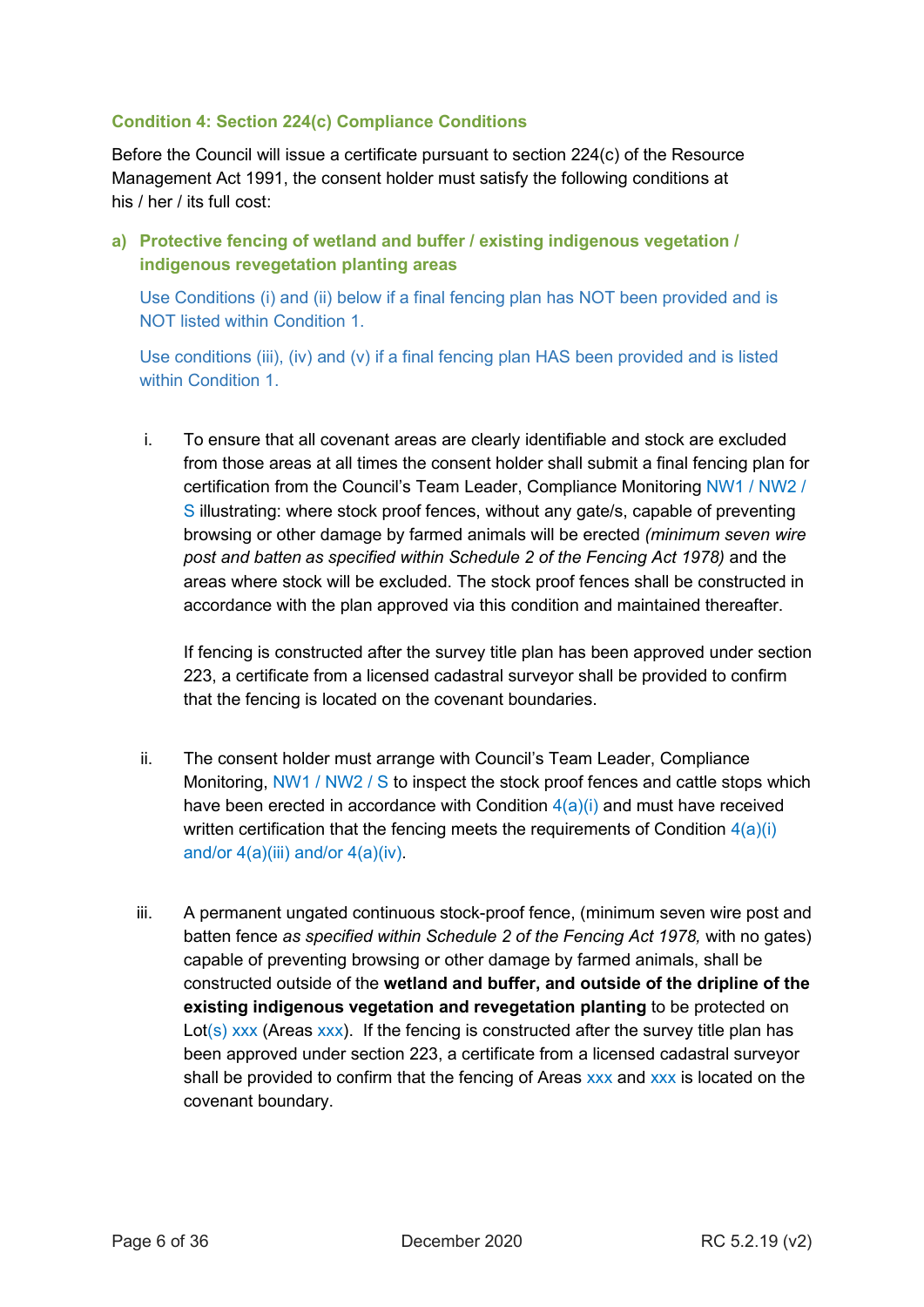*There may be situations where a different type/standard of fencing may be required (e.g. deer fencing) or an alternative fencing solution may be appropriate (i.e in areas subject to frequent flooding). In other cases the applicant may believe there is a valid reason to include a gate/s and or a cattle stop/s. Any changes to the standard fencing standard should be specifically identified by the applicant and assessed by Council's Ecologist before amending the standard condition to include the provision of gates or cattle stops.* 

*In some cases demarcation fencing rather than stock proof fencing may be acceptable however livestock should not be able to access the protected areas and No Stock covenants (Stock Exclusion Zones) should be created via issue of a consent notice or registration of a covenant.* 

- iv. Demarcation posts/fencing must be installed on the boundary of the covenant areas. The posts/fencing must be (*Council's Ecologist to specify the appropriate demarcation from the following options)*:
	- a. wooden posts with a minimum diameter of 135mm installed with a minimum height of 800mm above the ground and at a maximum separation distance of 10 metres and at each change in direction of the boundary; or
	- b. waratahs with a minimum of 3 wires between; or
	- c. where the posts cannot be damaged by vehicles or mowers, no less diameter wooden posts than No. 3 posts with a minimum height of 800mm above the ground and at a maximum separation distance of 10 metres and at each change in direction of the boundary with the top 100mm of the posts painted white.

If the demarcation posts/fencing are installed after the survey title plan has been approved under section 223, a certificate from a licensed cadastral surveyor shall be provided to confirm that the demarcation posts/fencing is located on the covenant boundaries.

v. The consent holder must arrange with Council's Team Leader, Compliance Monitoring NW1 / NW2 / S, to inspect the stock-proof fence and/or demarcation fencing which has been erected in accordance with Condition  $4(a)(iii)$  and  $4(a)(iv)$ and must have received written certification that the fencing meets the requirements of Condition  $4(a)(iii)$  and  $4(a)(iv)$ .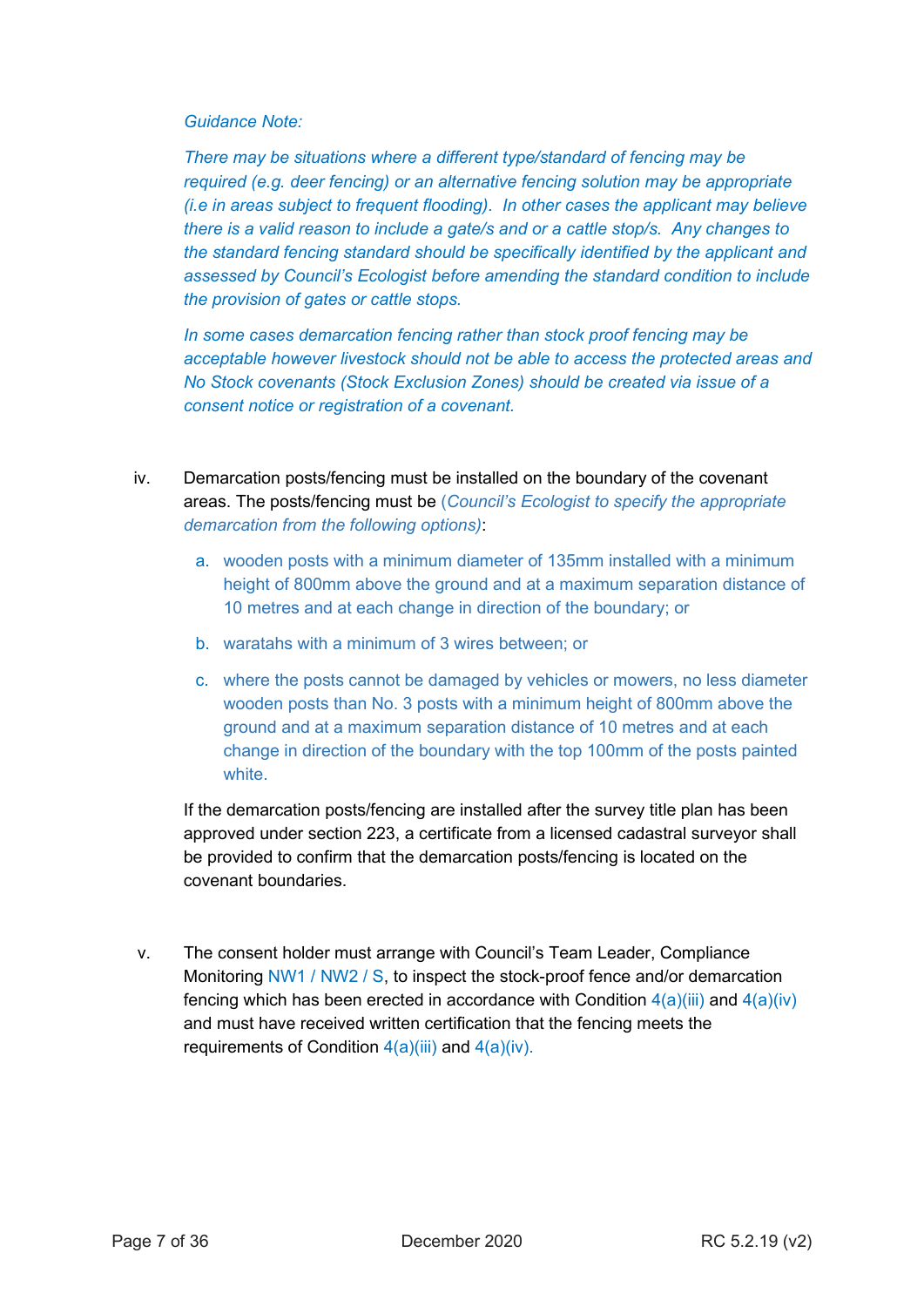#### <span id="page-7-0"></span>**b) Final Planting and Maintenance Plan to be provided**

A finalised detailed Planting / Revegetation and Maintenance Plan / Covenant Management Plan from a suitably qualified ecologist, including an implementation and maintenance programme for a minimum of five years, shall be submitted for certification by the Team Leader, Compliance Monitoring NW1 / NW2 / S prior to any works commencing on the site. The plan shall be in accordance with the Planting/Revegetation and Maintenance Plan or Covenant Management Plan referenced xx dated xx by xx

- i. The plan shall include details of all site planting, including species to be planted, size of plants and where they are to be planted within the overall area of planting, density of planting, sourcing of plants and fertilisers. All plants are to be ecosourced from the Rodney / West / South / Manukau ecological district.
- ii. The plan shall identify the location of all planting areas and the area (m<sup>2</sup>/ha) of each planting area.
- iii. The plan shall include details of the implementation methodology, timing and duration of different activities (including site preparation, plant releasing, mulching, plant maintenance including weed and pest animal control).
- iv. The planting/revegetation plan shall stipulate that any planting must be implemented in full within the recognised planting season (generally April-September).

#### Advice note:

When deciding the date to undertake the planting the consent holder should take into account that the planting must establish and meet the minimum standards specified within other related consent conditions to enable the council to certify that all the relevant consent conditions relating to plant survival, density and canopy closure have been met.

## *Guidance Note:*

*A Planting/Revegetation and Maintenance Plan should be submitted with the application and finalised before consent is granted. However, in those cases where a final Planting/Revegetation and Maintenance Plan was NOT submitted with the application and the planting is of a minor extent, or if a Planting/Revegetation and Maintenance Plan was submitted but requires minor changes use Condition 4(f) below.* 

*The purpose of this condition is to require the consent holder to supply a planting/revegetation plan which must be assessed by a council ecologist before certification/approval by the appropriate Team Leader. Generally, a minimum of a fiveyear implementation and monitoring period is required however there may be specific situations where the monitoring period is reduced or extended for specific situations (e.g. small area of planting or specific monitoring requirements).*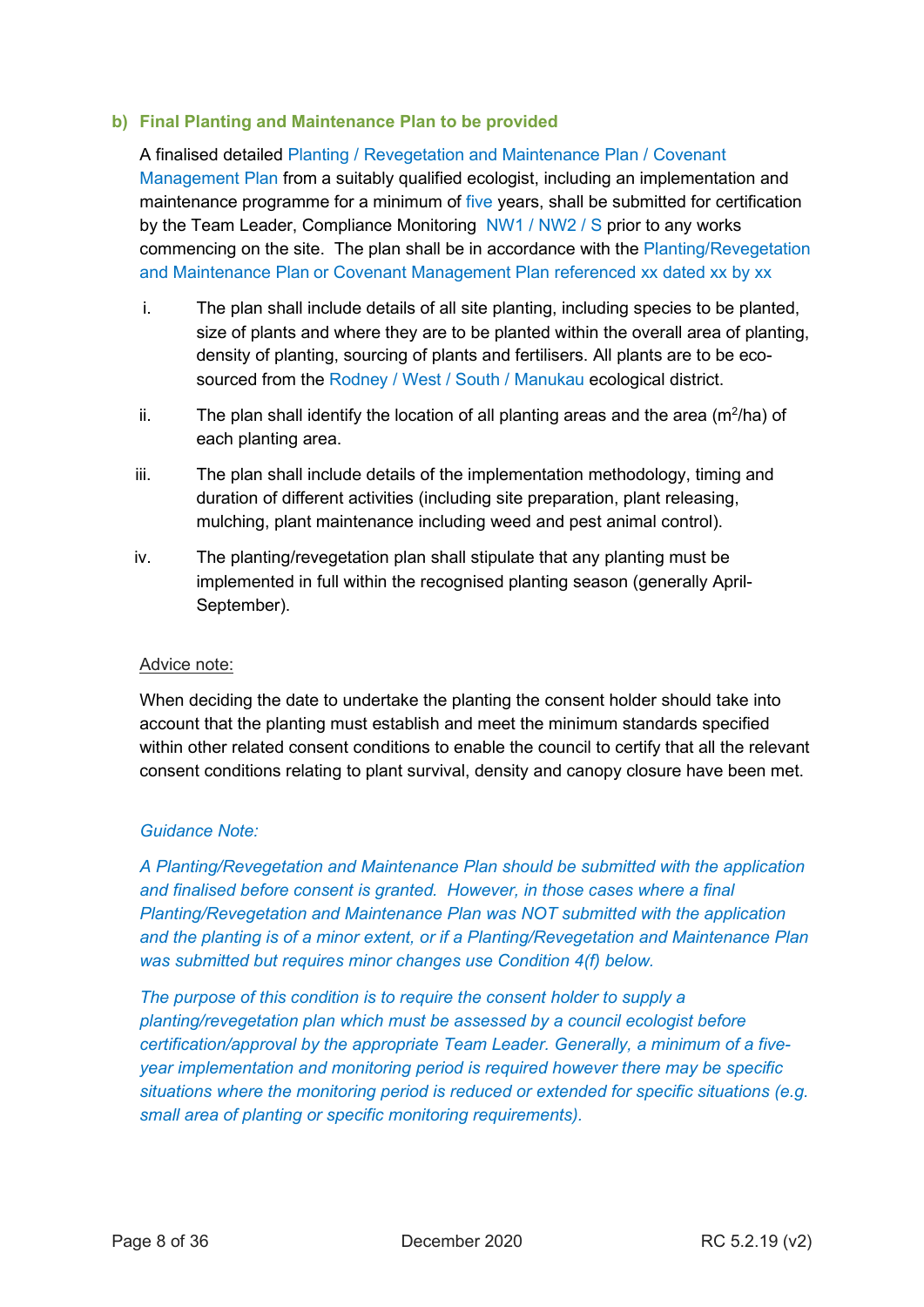#### <span id="page-8-0"></span>**c) Planting of wetland and buffer and/or native revegetation planting**

The following requirements must be satisfied:

- i. The consent holder shall carry out the new wetland and buffer and indigenous revegetation planting in accordance with the planting plan/s and associated details approved under condition 1 or 4(b) above.
- ii. Any pest plants and animals present in the areas shall be controlled prior to planting.

#### Advice note:

The advice note referred to in condition 4(g) details what 'pest plant and animal control' means.

iii. All plants shall be eco-sourced from the Rodney / West / South / Manukau Ecological District.

#### *Guidance note:*

*Biodiversity to insert reference to relevant ecological districts.*

- iv. Following establishment of the required planting the consent holder shall submit a completion report to Council's Team Leader, Compliance Monitoring NW1 / NW2 / South for certification. The survival rate of plants must not be measured any sooner than 12 months following planting.
- v. Plant maintenance in accordance with the details approved under condition 4(b)**,** shall occur until 80% canopy closure has occurred and a minimum survival rate of the plants (being 90% of the original density through the entire planting area(s)) has been achieved. The maintenance period shall be a minimum of five years and shall commence once the completion report has been certified by Council's Team Leader, Compliance Monitoring NW1 / NW2 / S in accordance with condition 4(c)(iv). Plant maintenance includes the ongoing replacement of plants that do not survive. All invasive pest plants and pest animals shall be controlled in accordance with the Pest Plant and Pest Animal Management Plan or Covenant Management Plan referenced xxx dated xxx by xxx at the time of initial planting and any replacement planting if required and on an ongoing basis.

#### *Guidance Note:*

#### *Use condition 4(b) with condition 4(c) above.*

*The purpose of this condition is to require the applicant to maintain all plantings for a minimum period to ensure survival and sustainability of the plantings, allowing the plantings to become self-sustaining over the long term and for natural successional processes to take over. Canopy closure is an important part of ensuring this survival, it*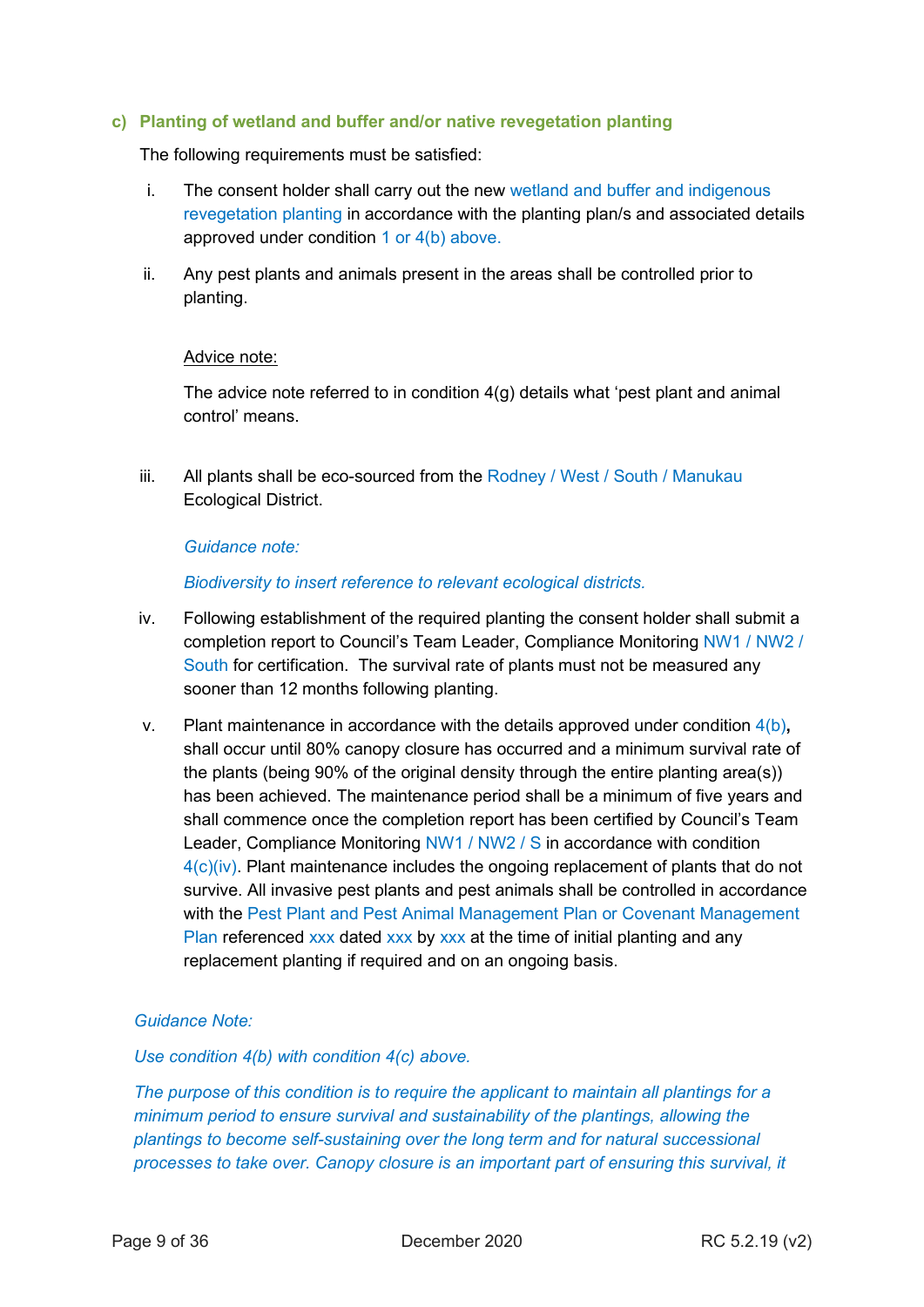*should be achievable within five years in most circumstances but your ecologist will advise if other time periods are appropriate. The maintenance period should only commence once all planting, pest plant control and initial pest animal control has been completed to the satisfaction of the Team Leader Compliance Monitoring in accordance with condition x above.*

## <span id="page-9-0"></span>**d) Monitoring Report**

Following certification of the planting completion report required by Condition  $4(c)(iv)$  the consent holder shall submit a Monitoring Report to Council's Team Leader, Compliance Monitoring NW1 / NW2 / S, for approval every 6 months for the first 18 months then annually thereafter for a minimum period of five years *(Guidance Note - this is a requirement of the ACDP RS (Rule 7.14.2.3.1), which is still operative)*. The Monitoring Report shall include but is not to be limited to the following information in respect of each lot:

- i. Success rates, including growth rates and number of plants lost (including an analysis of the distribution of losses);
- ii. Canopy closure, beginnings of natural ecological processes natural regeneration in understorey, use by native birds, etc;
- iii. A running record of fertilisation, animal and weed pest control and replacement of dead plants;
- iv. Details on the condition of, and recommendations for maintenance of, the fencing and
- v. Recommendations for replacement of dead plants and implementation of these recommendations (remediation work). Any recommended remediation work shall include a start date for replanting.
- vi. If remediation work is recommended, the consent holder shall:
	- (1) Undertake the remediation work within six months from when it was recognised as being necessary.
	- (2) Provide Council with a report confirming the remediation work has been undertaken. This report shall be submitted to Council's Team Leader, Compliance Monitoring NW1 / NW2 / S within 6 months after the remediation work has been undertaken.

## Advice note:

This condition requires monitoring reports to be submitted for a minimum of 6 and a half years following planting. Should the s224c be issued prior to the receipt of the final monitoring report required by condition  $4(d)$  above, a consent notice condition shall be imposed requiring the submission of any outstanding reports.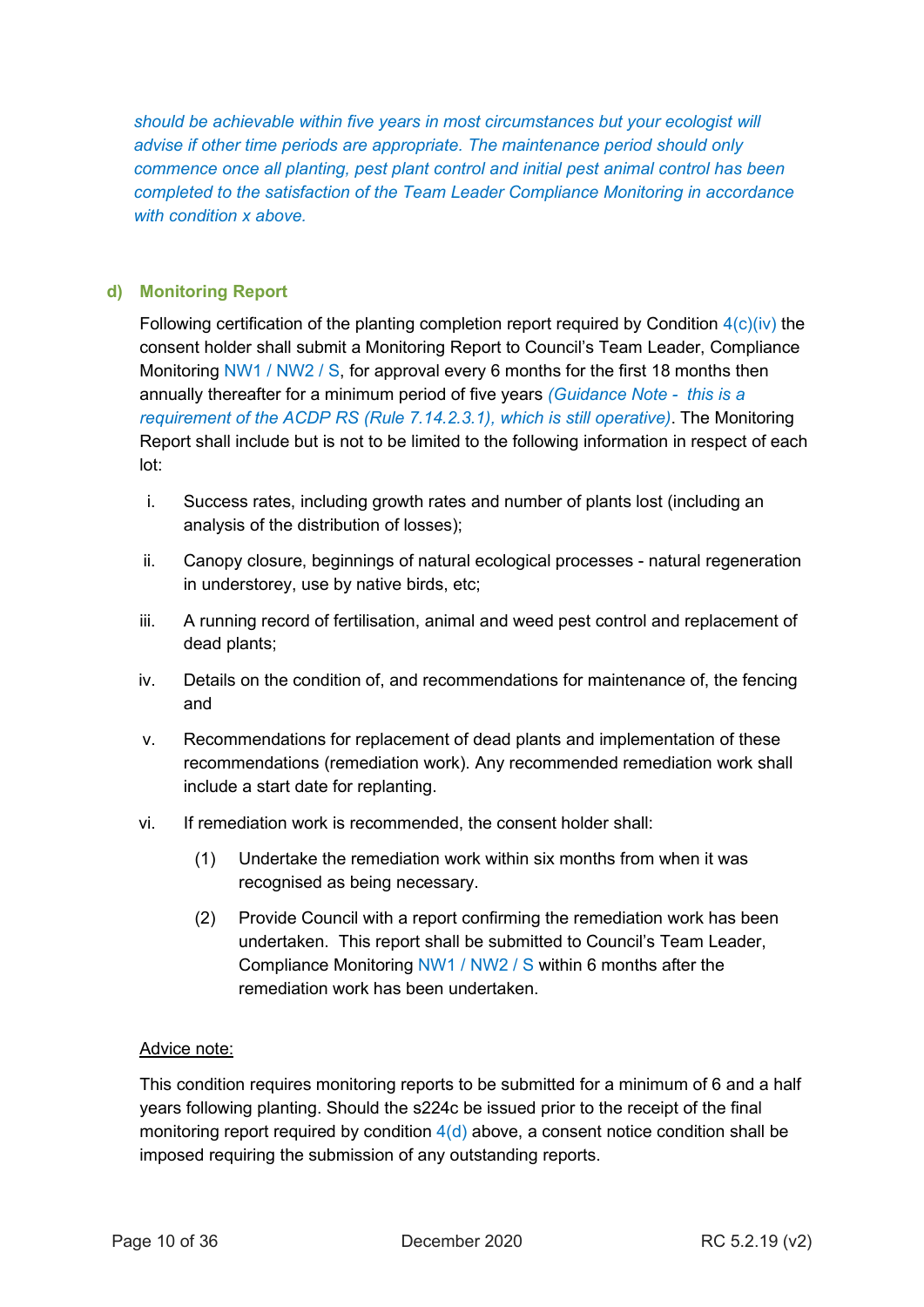*Insert consent notice condition requiring monitoring report.* 

## <span id="page-10-0"></span>**e) Planting Bond**

Once Council has certified the completion report referred to in condition  $4(c)(iv)$  and at least 12 months has elapsed since the planting was completed and the planting has achieved growth of a minimum of 300 mm, the consent holder may enter into a surety bond of \$5,500 per hectare to allow the early release of the s224(c) certificate. The value of this bond shall be to the satisfaction of the Council's Team Leader, Compliance Monitoring NW1 / NW2 / S. The purpose of the bond is to ensure a minimum survival rate of the plants to 90% of the original density and 80% canopy closure is achieved through the entire planting area(s).

#### <span id="page-10-1"></span>**f) Final Pest Plant and Pest Animal Management Plan**

The consent holder shall provide a Pest Plant and Pest Animal Management Plan or a Covenant Management Plan (written by a suitably qualified and experienced ecologist or professional pest management contractor), which addresses all areas of existing native vegetation, wetland and /or new native revegetation planting to be protected, for certification by the Council's Team Leader, Compliance Monitoring NW1 / NW2 / S.

This plan shall specify:

- i. existing pest species as listed under the Auckland Regional Pest Management Plan 2019-2029 (RPMP) or subsequent versions, including but not limited to pest plants, possums, rats, mustelids, ungulates and pest fish (if appropriate).
- ii. methodologies of control including why these methodologies are suitable for the purpose and the environment in which they are being used.
- iii. any pathogens (e.g. kauri dieback, myrtle rust) which are present or may establish and proposed methodology for avoidance, containment and/or control as appropriate.
- iv. timeframes for control and eradication.
- v. where pest management will be carried out on the site.
- vi. any chemical control proposed to be used and methodologies associated with this.
- vii. details of record keeping and monitoring in terms of herbicides and vertebrate toxic agents used or other methods of control (e.g. shooting, trapping).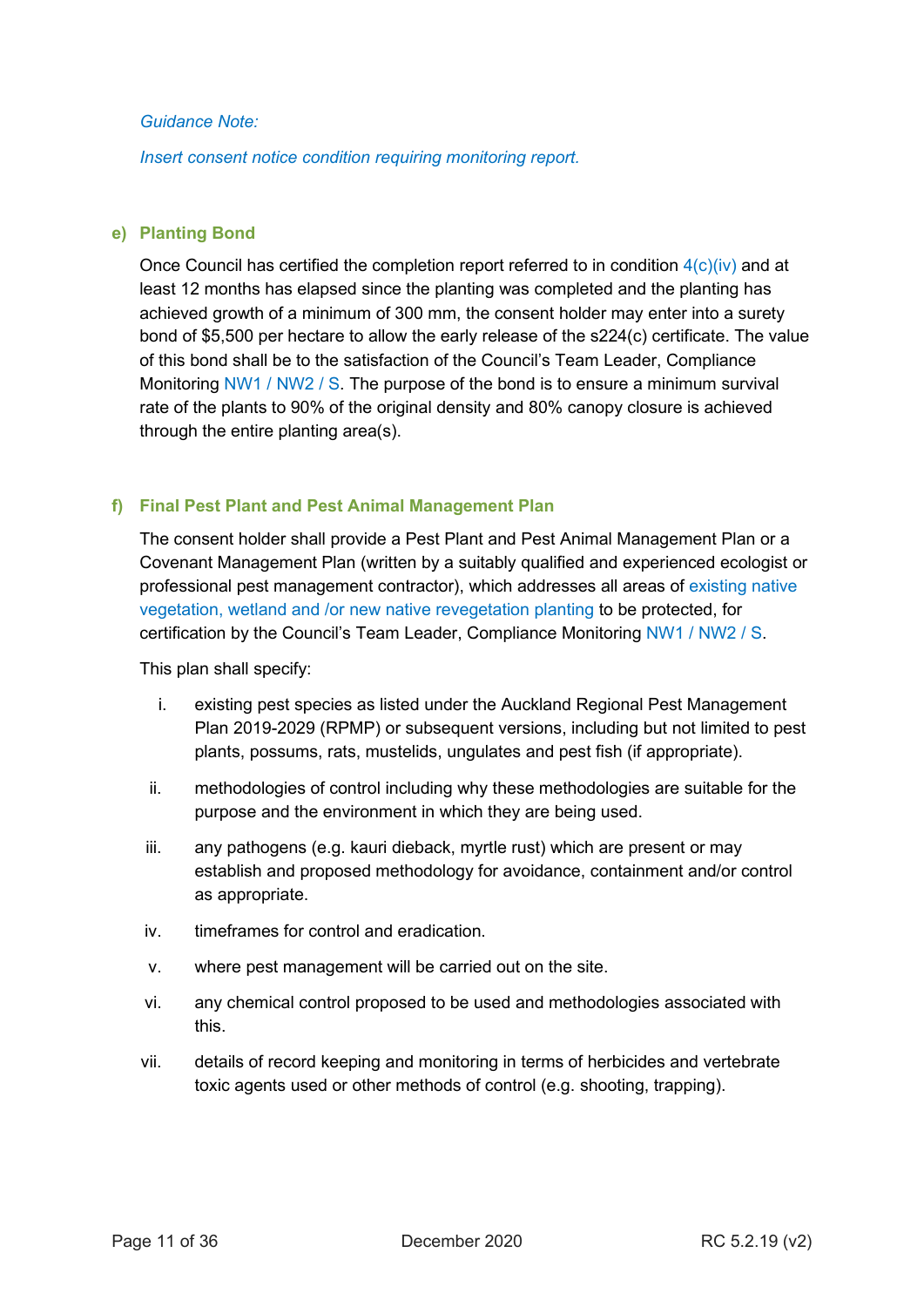*Only use this condition when a pest management plan was not approved as part of the consenting process, but is recommended by your ecologist, you can condition that one be supplied and certified by the Team Leader Compliance Monitoring.* 

*The condition should set out all the things that the plan must contain in order to be certified. Your ecologist will detail what is required. They will also give a timeframe for maintenance of the weed and pest management (usually this is for five years). If using this condition please ensure that you also include condition 14 beneath which requires that pest management is undertaken in accordance with the certified or approved plan.* 

## <span id="page-11-0"></span>**g) Implementation of the Pest Plant and Pest Animal Management Plan**

The consent holder shall carry out pest plant and animal management in accordance with the certified or approved Pest Plant and Pest Animal Management Plan or Covenant Management Plan referred to in condition 1 / 4(f) above to the satisfaction of the Team Leader, Compliance Monitoring NW1 / NW2 / S.

This shall include but not be limited to:

- That all pest plant and animal species as listed in the Auckland Regional Pest Management Plan shall be controlled within the covenant in accordance with the certified or approved Pest Plant and Pest Animal Management Plan or Covenant Management Plan. Any chemical control (herbicides or toxins) shall follow best practice methodology and be suitable for the purpose of the environment in which they are being used.
- Any native revegetation planting shall be undertaken in accordance with the certified or approved Planting/Revegetation and Maintenance Plan or Covenant Management Plan. Any pest plants and animals present in the planting area shall be controlled prior to planting.

#### Advice note:

Pest plant control means, that there are no fruiting and / or flowering individuals of pest plant species present within the specified area and any mature pest plant species present are dead. In addition there shall be no areas where pest plant species are smothering and / or out-competing native vegetation including suppressing the natural regeneration processes.

Pest Animal Control means meeting Council's minimum requirements and national standard best practice methods for control of these species to an acceptable level.

Control shall be demonstrated to the satisfaction of the Team Leader Compliance Monitoring NW1 / NW2 / S or similar position.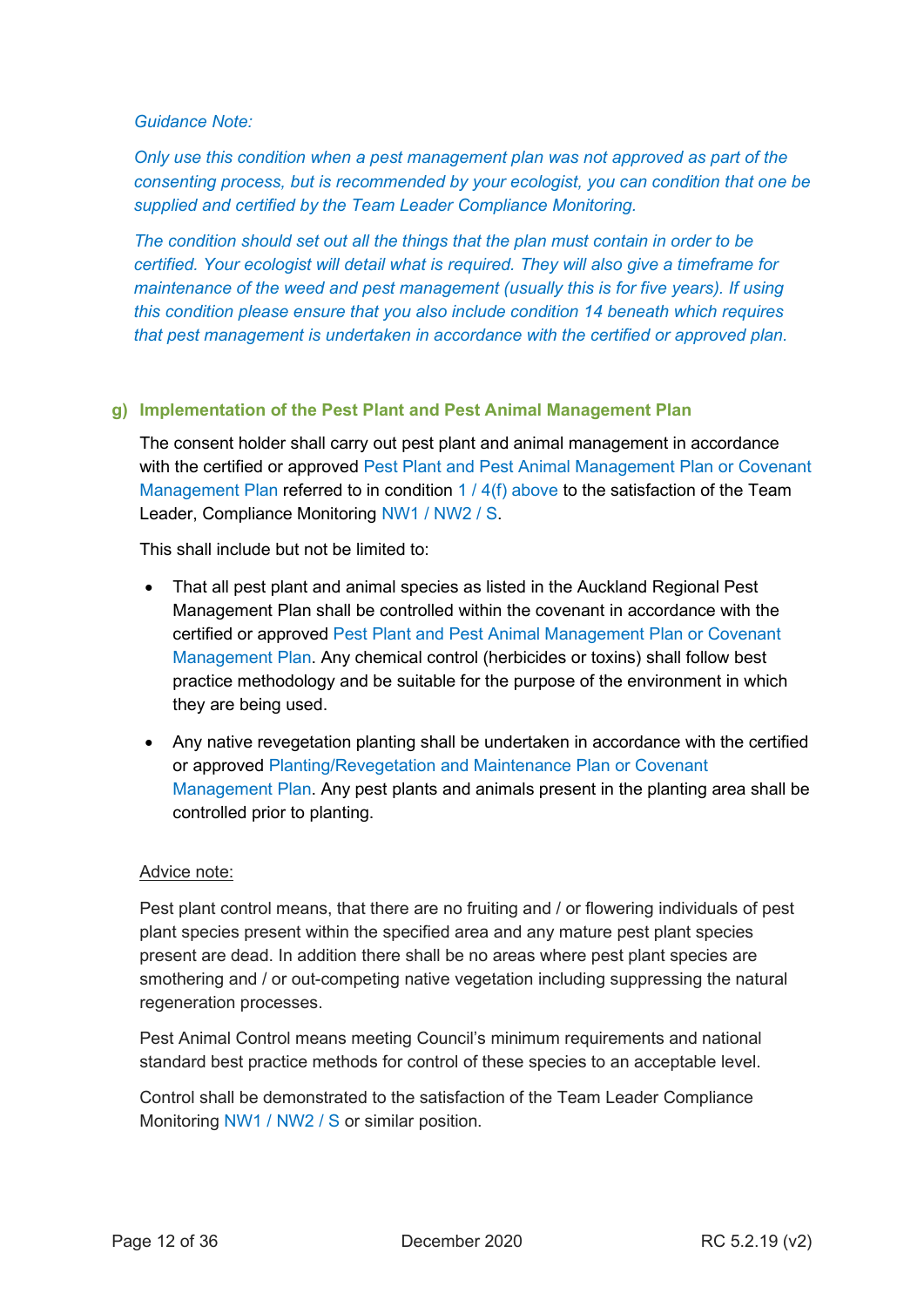*This condition should accompany condition 5(j) above which requires that the plan is provided and certified. This condition then requires that the implementation is in accordance with the certified plan. Your ecologist will provide advice on the minimum period that management should be undertaken in accordance with the approved plan and other conditions of consent.*

## <span id="page-12-0"></span>**h) Stock crossings and fish passage**

The consent holder shall submit to the Council's Team Leader, Compliance Monitoring NW1 / NW2 / S, for certification, detailed designs of stock and access crossing(s) to be installed within any riparian area. Appropriate provision shall be made in the design of any stock or access crossing for the passage of fish past the device. Once certified, the stock or access crossing(s) must be installed in accordance with these certified designs.

## Advice Note:

The consent holder is advised to refer to the Auckland Council's Technical Publication 131 "Fish Passage Guidelines for the Auckland Region" and the NIWA publication "New Zealand Fish Passage guidelines for structures up to 4 metres (April 2018)" or subsequent versions of either document in the preparation of the design details.

## *Guidance Note:*

*The location of any stock crossings and also the areas to be excluded from an area to be subject to protection via a covenant should be determined prior to the issue of consent.*

## <span id="page-12-1"></span>**i) Queen Elizabeth II Trust Open Space (QEII) Covenant**

Evidence that a Queen Elizabeth II Trust Open Space (QEII) Covenant has been registered on the title(s) of Lot xx DP xxxxxx to achieve ongoing protection and management of the areas of indigenous vegetation and/or wetland areas to be protected, Areas x, x, & x as defined by survey in accordance with condition  $x(x)$ , must be provided to the Team Leader, Compliance Monitoring NW1 / NW2 / S. Prior to the registration of the covenant the wording of the covenant shall be provided to Council's Team Leader Compliance Monitoring (NW1) in advance for certification.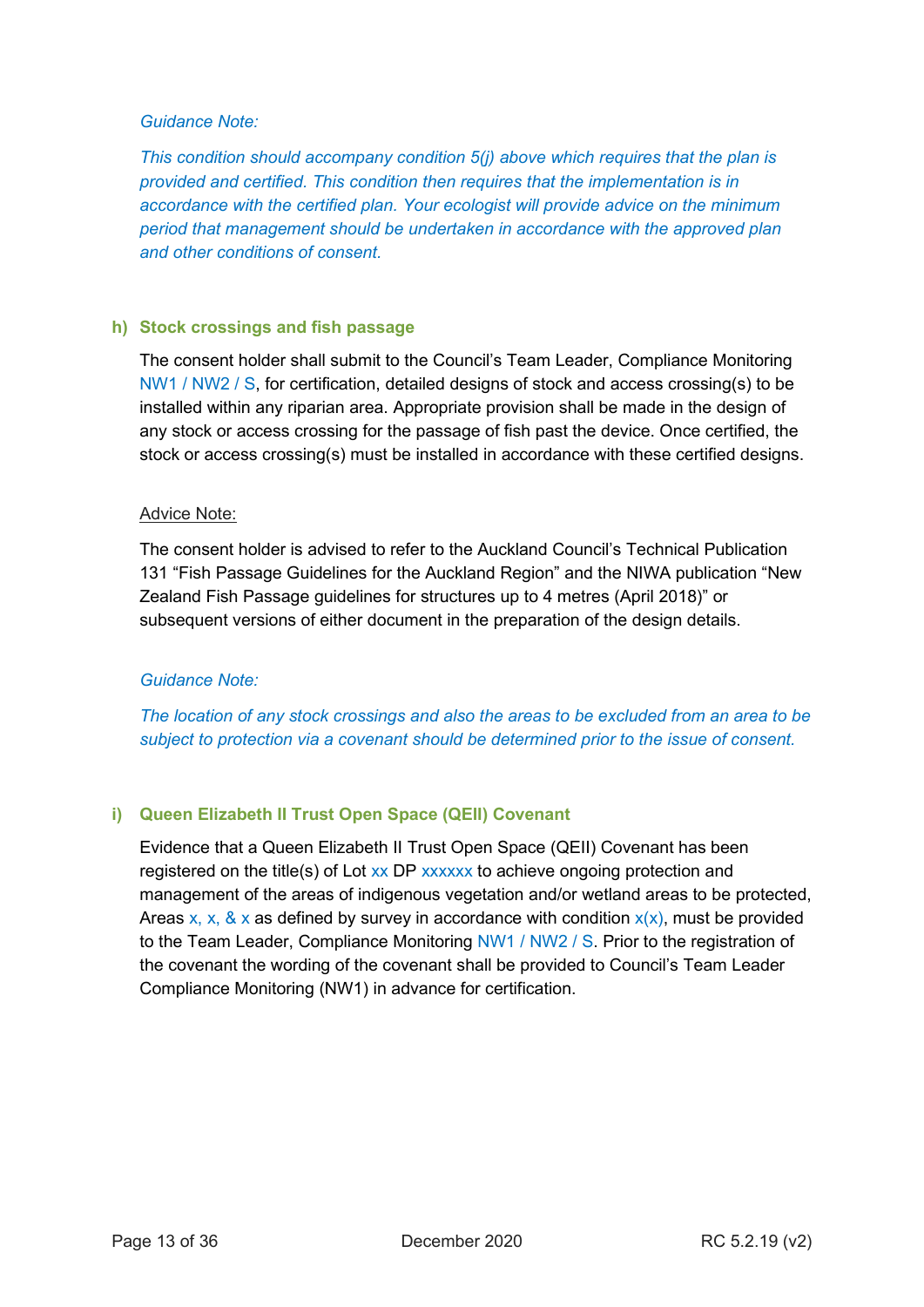- i. The covenant must, as a minimum, provide for ongoing weed and pest animal control, management of the indigenous vegetation and/or wetland, and the fully stockproof fencing (with no gates) of the areas to be protected via the covenant.
- ii. The covenant must not allow activities or works that would prejudice the health or ecological value of the areas to be protected, their long-term viability and/or sustainability –

Including but not limited to:

- a. Not cut down, damage or destroy, or permit the cutting down, damage or destruction of the vegetation or wildlife habitats within the areas to be protected;
- b. Maintain the protected area free from earthworks or land modification.
- iii. The covenant must also provide for the regular monitoring of the protected areas of indigenous vegetation and/or wetland to ensure the following matters are being appropriately addressed:
	- Effectiveness of fencing, including details of any repairs undertaken;
	- Health of the indigenous vegetation;
	- Presence of pollutants;
	- Vegetation loss, or clearance, and any remediation;
	- Presence of pest animals and plants;
	- Evidence that pest plants and animals are being effectively managed and controlled;
	- An assessment of natural processes including regeneration; and
	- Providing appropriate access to any sites and places of significance to Mana Whenua, if applicable.

## *Guidance Note:*

*This condition should be used when a consent holder decides to protect the indigenous vegetation, wetland or indigenous revegetation planting via registration of a covenant with the Queen Elizabeth II Trust.*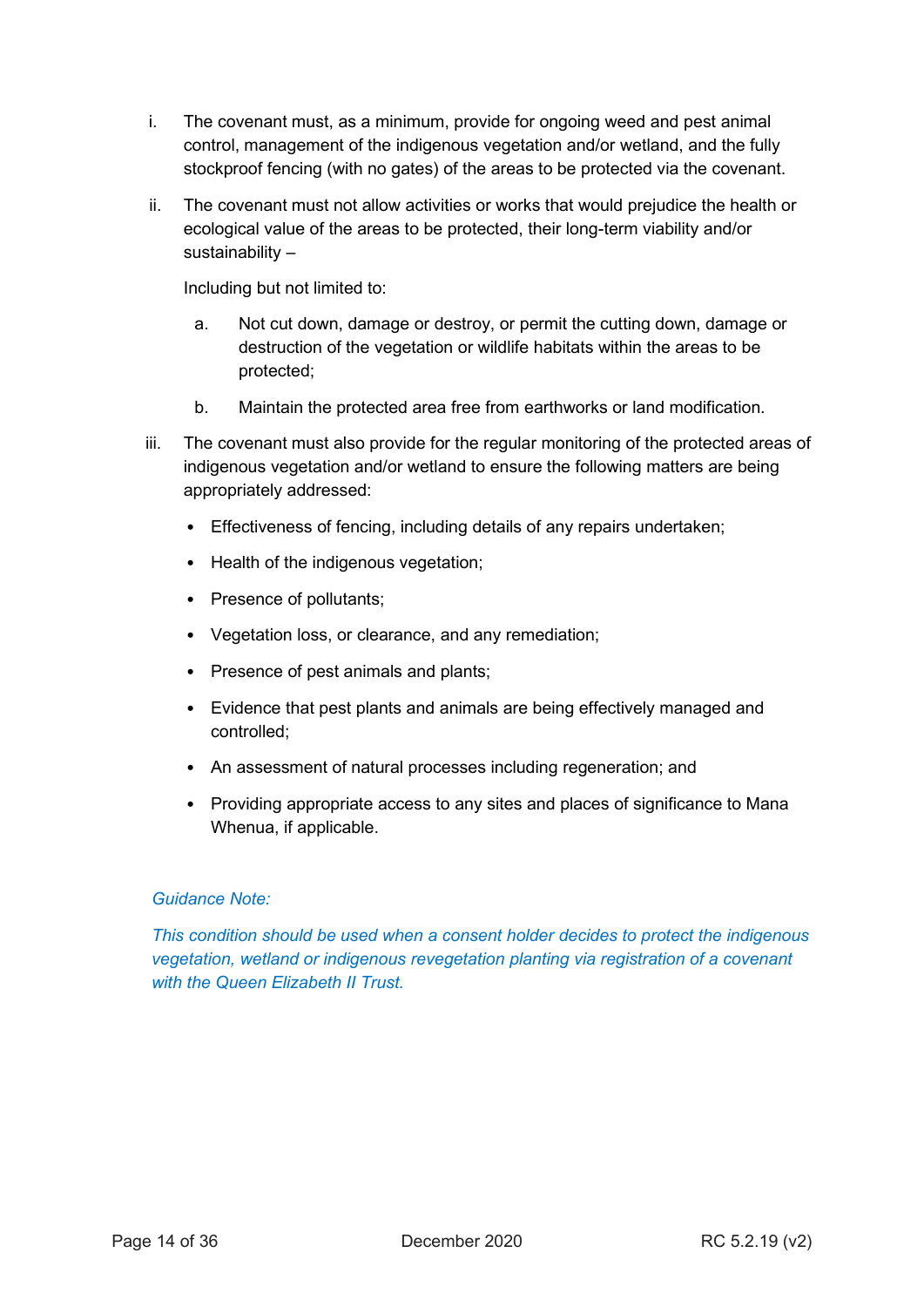## <span id="page-14-0"></span>**j) Kauri Contamination Zone**

As New Zealand Kauri Trees (Agathis Australis) (and soil and material surrounding them) may contain the pathogen that causes Kauri dieback disease (Phytophthora agathidicida (formerly PTA)) strict hygiene procedures are required when works occur on or around Kauri trees so as to avoid the spread of Kauri dieback disease. All vegetation, soil and other material from within a "Kauri contamination zone" (defined as 3 (three) x the radius of the canopy dripline of any Kauri Tree) must remain on site or be taken to a licenced landfill. For further information please contact the Kauri Dieback Programme on 0800 NZ KAURI (69 52874) or visit the website [www.kauridieback.co.nz.](http://www.kauridieback.co.nz/)

## <span id="page-14-1"></span>**k) Removing material from the site**

Any material (including soil) from within the "kauri contamination zone" which is to be removed to an approved landfill facility must then be buried within the ground. Where the material is to be loaded onto the back of an open top vehicle, the material must be covered with a tarpaulin (or similar) to prevent the material from leaving the vehicle whilst it is in motion. After the material has been emptied from the truck, the areas of the truck which were previously exposed to the material and the tarpaulin must be thoroughly washed with Sterigene (or other suitable agent) prior to the truck or tarpaulin being used for the transportation of any other material.

#### <span id="page-14-2"></span>**l) All equipment to be cleaned**

All footwear, clothing, tools, vehicles and equipment used on site must be cleaned of all soil, vegetation, or other material that has, or may have, come from a Kauri contamination zone and must be sterilised with trigene disinfectant on entry and exit from the site, on every occasion, to avoid the spread of Kauri dieback disease (Phytophthora agathidicida (formerly PTA)).

#### Advice note:

Further advice can be found within the guidelines titled 'Hygiene Procedures for Kauri Dieback' and 'Procedures for Tree Removal and Pruning' published by the Ministry for Primary Industries Kauri Dieback Management Programme which can be found at [www.kauridieback.co.nz](http://www.kauridieback.co.nz/) or copies can be obtained from Auckland Council.

## <span id="page-14-3"></span>**m) Certification of Myrtaceae species for planting**

Prior to any Myrtaceae species being delivered to the site, a signed Myrtle Rust Nursery Management Declaration that certifies that the plant producer has implemented the New Zealand Plant Producers Incorporated Myrtle Rust Nursery Management Protocol must be obtained by the consent holder. A copy of the declaration must be provided to the Team Leader, Compliance Monitoring NW1 / NW2 / S within 5 days of being obtained.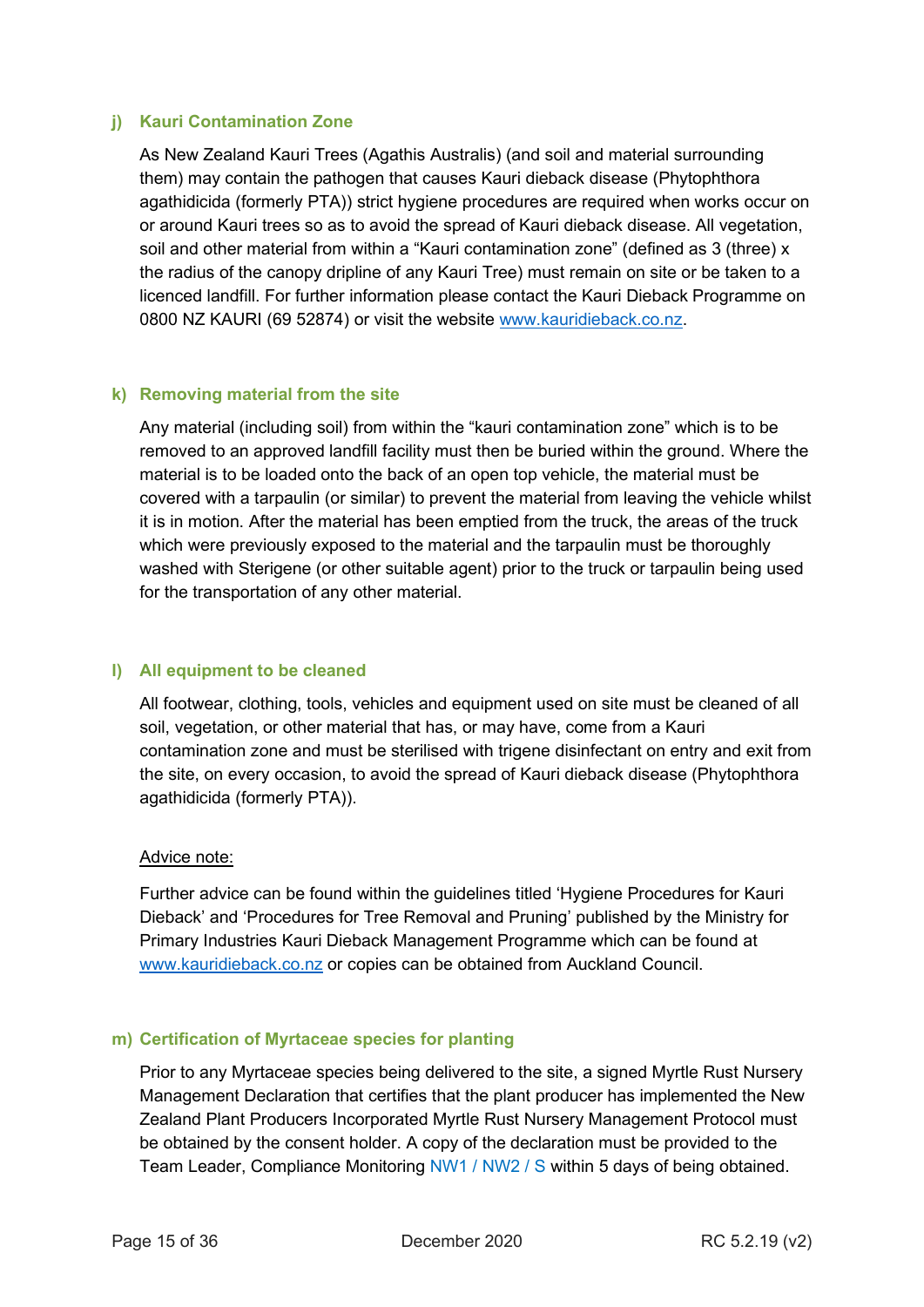## Advice note:

The New Zealand Plant Producers Incorporated has developed a framework of supply chain biosecurity protocols that will satisfy the above condition. A copy of the Myrtle Rust Nursery Management Declaration and the New Zealand Plant Producers Incorporated Myrtle Rust Nursery Management Protocol can be found at the website [\(http://nzppi.co.nz/\)](http://nzppi.co.nz/). The website explains that a declaration signed by the plant provider will be proof that any Myrtaceae species have been grown and treated according to best practice protocols to reduce the spread of Myrtle rust.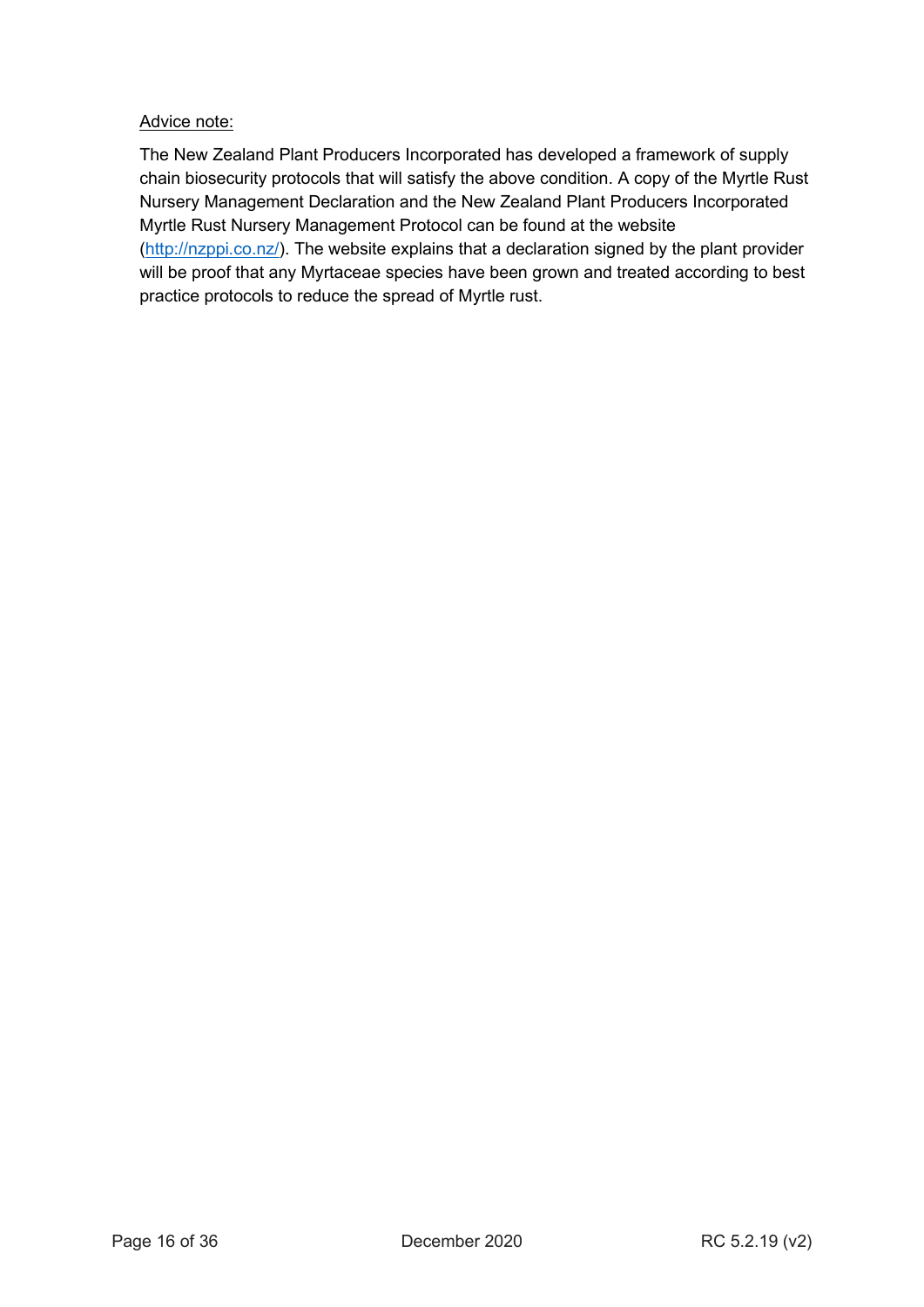## <span id="page-16-0"></span>**Section 224(c) compliance conditions applicable to most rural subdivisions**

#### <span id="page-16-1"></span>**n) Provide for telephone**

#### Option A

Written confirmation shall be provided from the telecommunications network supplier responsible for the area, that provision of telephone services has been made available to all lots created and that all the network supplier's requirements for making such services available have been met or satisfactory arrangements have been concluded with the Consent Holder to complete the provision of the service.

#### Option B

Written confirmation shall be provided from the telecommunications network supplier responsible for the area, that provision of telephone services has been made available to all lots created and that all the network supplier's requirements for making such services available have been met or satisfactory arrangements have been concluded with the Consent Holder to complete the provision of the service.

Where the provision of a physical telephone connection (copper wire) is not provided, the Consent Holder shall provide suitable evidence that reliable wireless telecommunication coverage is available at the identified building sites on Lots  $x$ ,  $x$  and  $x$ . Suitable evidence shall include any form of confirmation from a wireless/mobile service provider (e.g website information, email or similar), to the satisfaction to the Team Leader, Compliance Monitoring NW1 / NW2 / S.

#### Advice note:

The Consent Notice will be registered against the title of Lots x, x and x if telecommunications are proposed via wireless means*.* 

#### *Guidance Note:*

*Refer to Chapter E39.6.1 General Standards for the basis of these conditions.*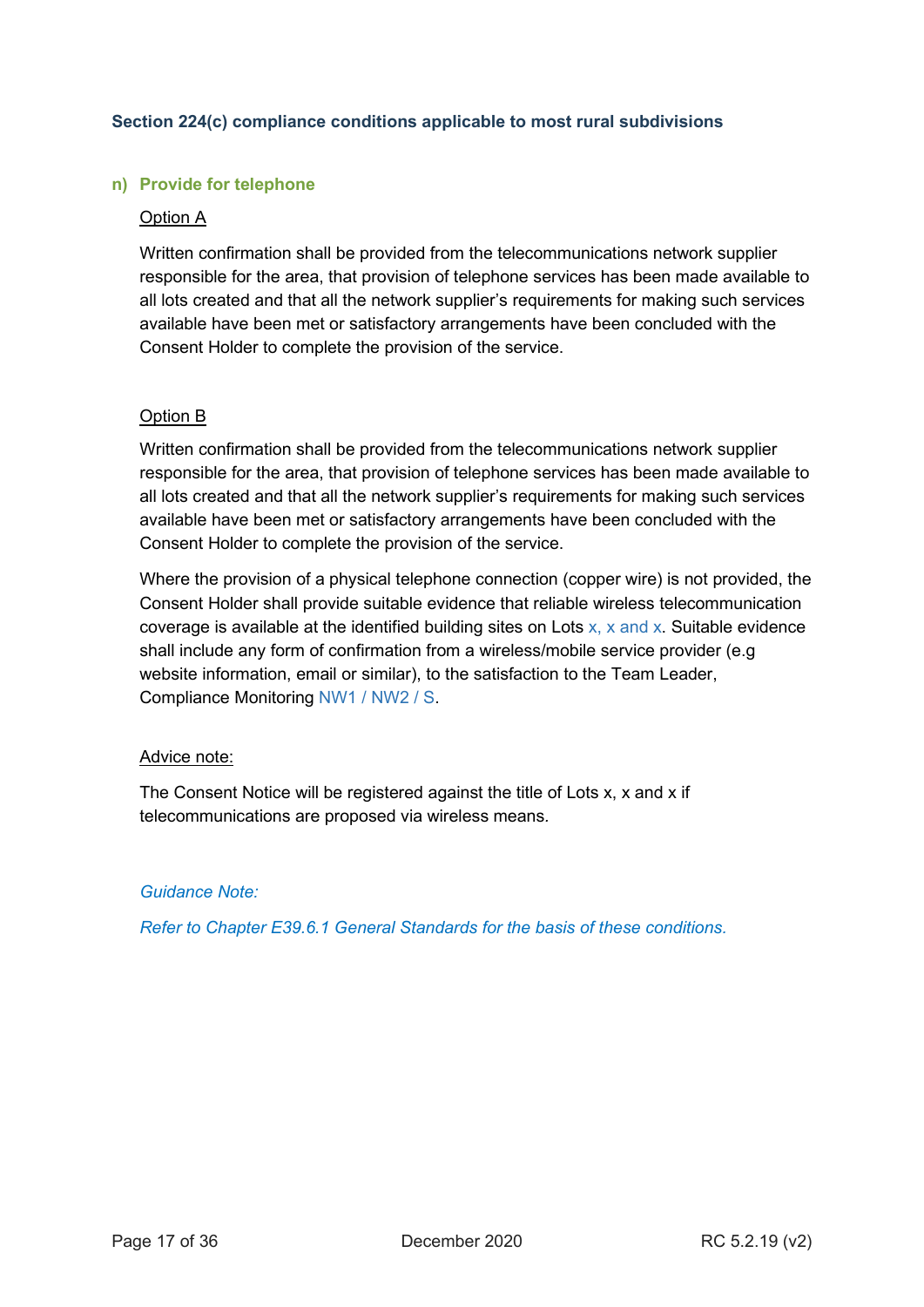#### <span id="page-17-0"></span>**o) Confirmation of location of building sites**

A plan certified and dated by xxxx, (refer to their Report: Reference: xxxx, dated xxxx), or by another suitably qualified and experienced person, fixing the location and size of the identified building sites on Lots  $x$ , x and x by offsets from surveyed boundary pegs are to be provided to the Team Leader, Compliance Monitoring NW1 / NW2 / S.

## *Guidance Note:*

*General Standards E39.6.1.1(1) and E39.6.1.3(c) require that a specified building area must be clearly identified on every site on a subdivision scheme plan on which a building is to be constructed. This condition requires the fixing of the specified building area in relation to the surveyed boundaries of the site/s created as the scheme plans are not drawn to the same accuracy and do not provide for ready identification of the building area on the ground.*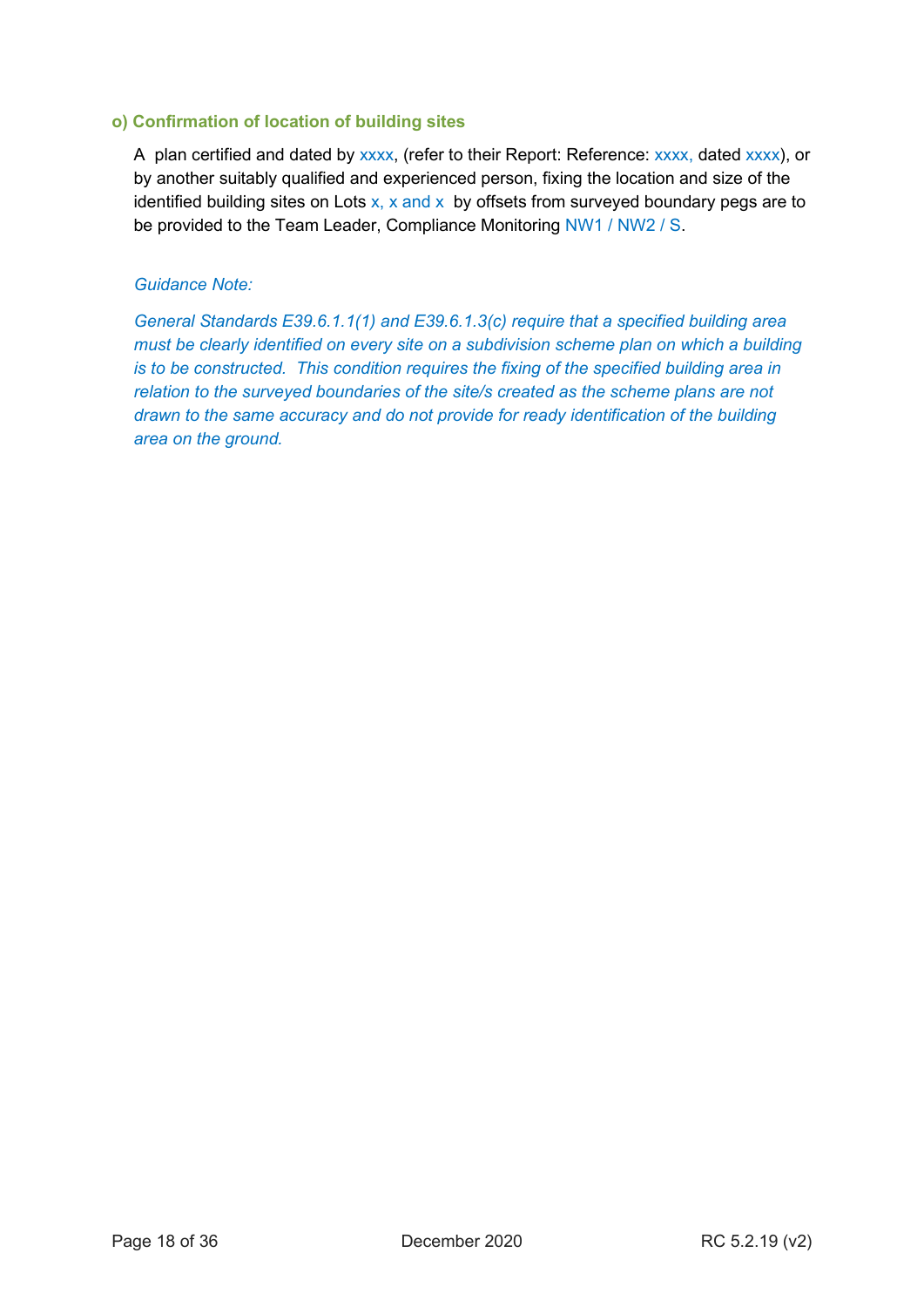## **Transferable Rural Sites Subdivision**

## **Overview – Refer to Chapter E39 & Appendix 15 of the AUP (OP)**

A Transferable Rural Site Subdivision (TRSS) is the transfer of the rural - residential development potential of rural sites from one location to the Countryside Living Zone through a subdivision process. This process may be carried out in the following ways:

- (a) through the protection of indigenous vegetation or wetland identified in the D9 Significant Ecological Areas Overlay and established revegetation planting meeting relevant criteria; or
- (b) through the amalgamation of donor sites: amalgamating two existing and abutting rural zoned sites (excluding a Rural - Countryside Living Zone site), and transferring the development potential of the 'amalgamated' site to the Countryside Living Zone.

The new or additional site must be located in Rural - Countryside Living zoned sites identified on the planning maps by the Subdivision Variation Control.

The process is the same if more than two donor sites are amalgamated, or if more than one block of qualifying indigenous vegetation or wetland is protected.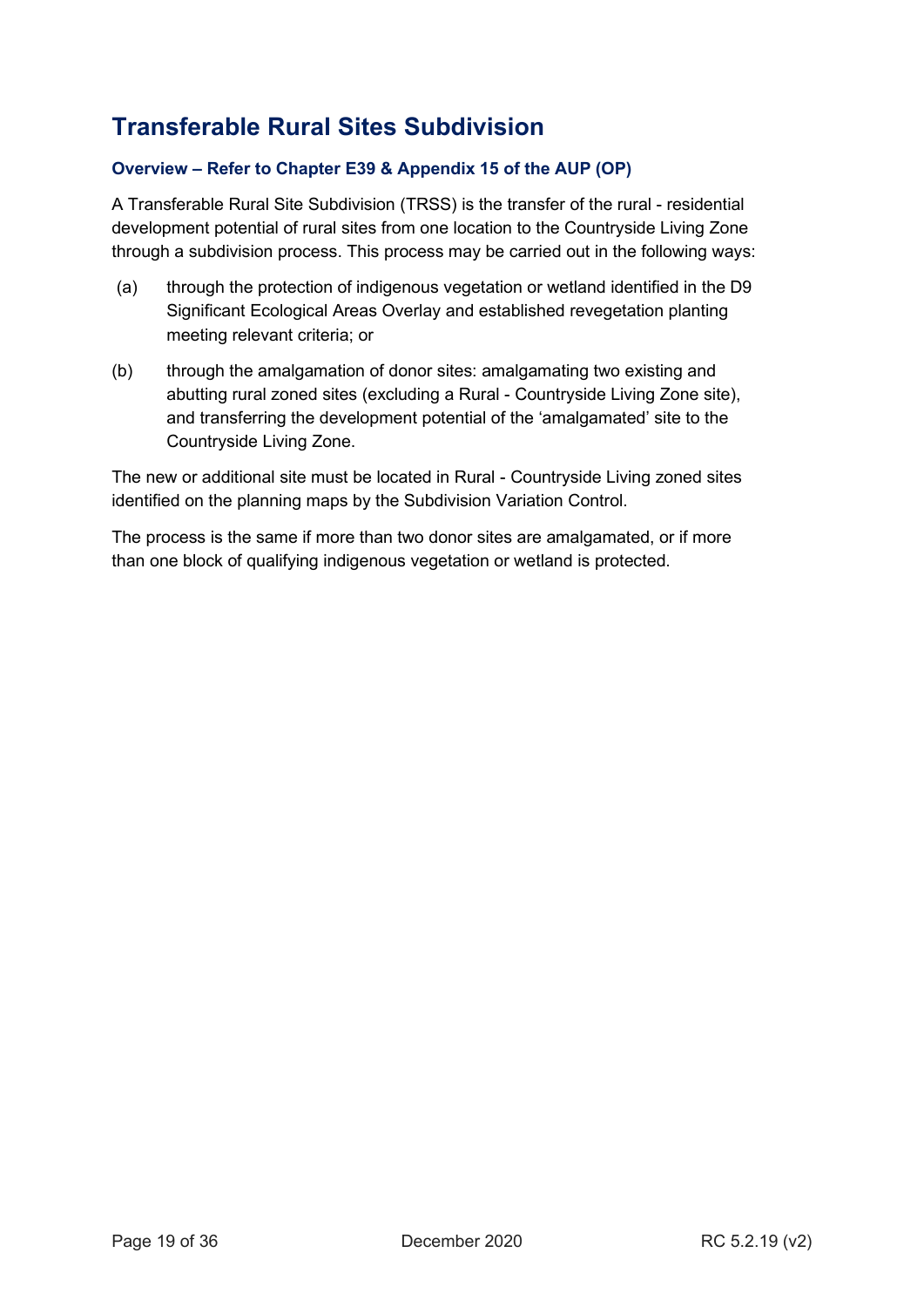## <span id="page-19-0"></span>**Section 224(c) compliance conditions: Transferable Rural Sites Subdivision - Donor Site**

## <span id="page-19-1"></span>**p) Donor Site - Covenant**

The consent holder shall submit a covenant document to achieve the protection in perpetuity of the indigenous vegetation / wetland / indigenous revegetation planting at the "Donor Site" to Council's Team Leader, Subdivision for approval. The covenant document shall contain, but is not limited to, the following (insert relevant conditions listed below):

- a. A schedule of the calculated areas(s) of the indigenous vegetation / wetland / indigenous revegetation planting identified within the "Plan of Proposed Protection Areas" prepared by xxxx to be protected on xxxx as referred to in Condition 1.
- b. A covenant plan (Land Transfer Plan) accurately depicting the area/s of indigenous vegetation / wetland and buffer area/s / indigenous revegetation planting identified within the *"*Plan of Proposed Protection Areas" prepared by xxxx as "areas to be subject to land covenant" on xxxx as referred to in Condition 1.
- c. Inclusion, as a minimum, of the following clauses requiring the owner, or their successors in title to:
	- (1) Preserve in perpetuity the indigenous flora and fauna, wildlife habitats and the natural landscape within the "areas to be subject to land covenant".
	- (2) Maintain any stock crossings and / or fish passage(s) in accordance with any easement(s) through the covenant areas.

*Guidance Note:*

## *This covenant condition is only required if the applicant seeks to maintain stock crossings through the covenant areas and has included this in the application.*

- (3) Not do anything that would prejudice the health or ecological value of the areas to be protected, their long-term viability and / or sustainability. Including but not limited to:
	- The land owner or their successors in title shall not (without the prior written consent of the Council and then only in strict compliance with any conditions imposed by the Council) cut down, damage or destroy, or permit the cutting down, damage or destruction of the vegetation or wildlife habitats within the areas to be protected;
	- The landowner or their successors in title shall maintain the protected area free from earthworks or land modification.
	- The landowner or their successors in title shall not place any building and/or structure within the covenant area/s nor undertake any recreational or other activity that would affect the integrity of the covenanted area.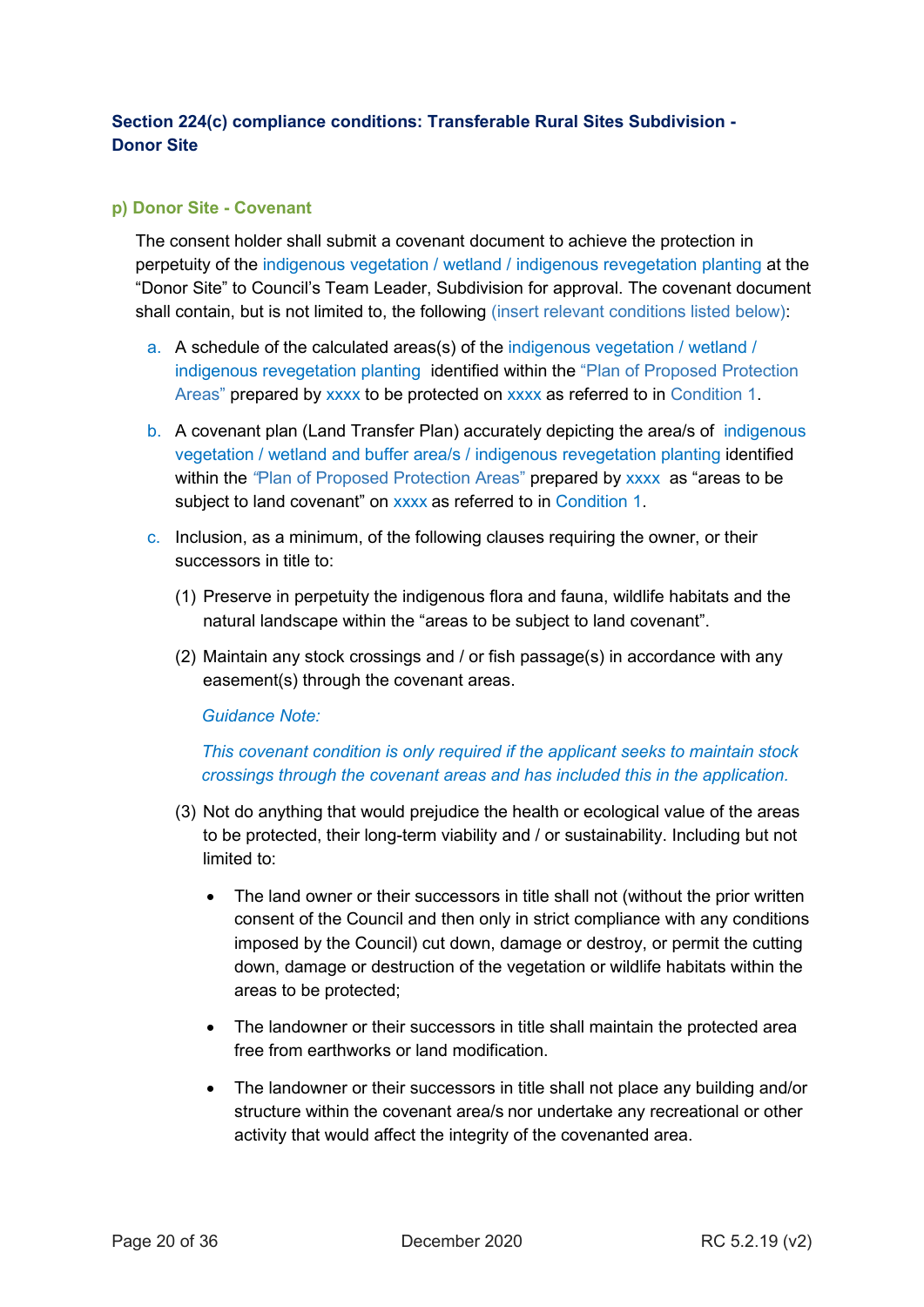(4) Control all pest plants and pest animals within the "areas to be subject to land covenant" in accordance with, but not limited to, the *"Assessment and Management report for SEA protection and/or the indigenous revegetation planting management plan"* prepared by xxxx to be protected on xxxx as referred to in Condition 1.

## Advice Note:

Weed Control means, that there are no mature, fruiting and / or flowering individuals of weed species present within the covenant area and any weed species present are dead. In addition there shall be no areas where weed species are smothering and / or out competing native vegetation including suppressing the natural regeneration processes. Upon request control shall be demonstrated to the satisfaction of Council's Team Leader, Compliance Monitoring NW1 / NW2 / S or similar position.

- (5) Maintain a permanent continuous stock-proof fence (minimum seven wire post and batten fence with no gates) and other fencing *(including demarcation posts)* as approved by the Council in perpetuity around the perimeter of the area to be protected and keep stock out of these areas.
- (6) Not be in breach of this covenant if any of the areas of planting to be protected die as a result of fire and/or natural causes not attributable to any act or default on their part for which they are not responsible.
- (7) Pay the Council the fair and reasonable costs incurred by the Council in monitoring this condition. The owners will be advised of the costs, assessed under the Council's Schedule of Fees and Charges, as they fall due.
- (8) No stock shall be grazed on Lot/s  $\times$  &  $\vee$  DP xxxx.

## *Guidance Note:*

*May be used where the consent holder has demonstrated the external boundaries of a site are fenced to a stock proof standard and the covenant boundary/ies is demarcated to an appropriate standard*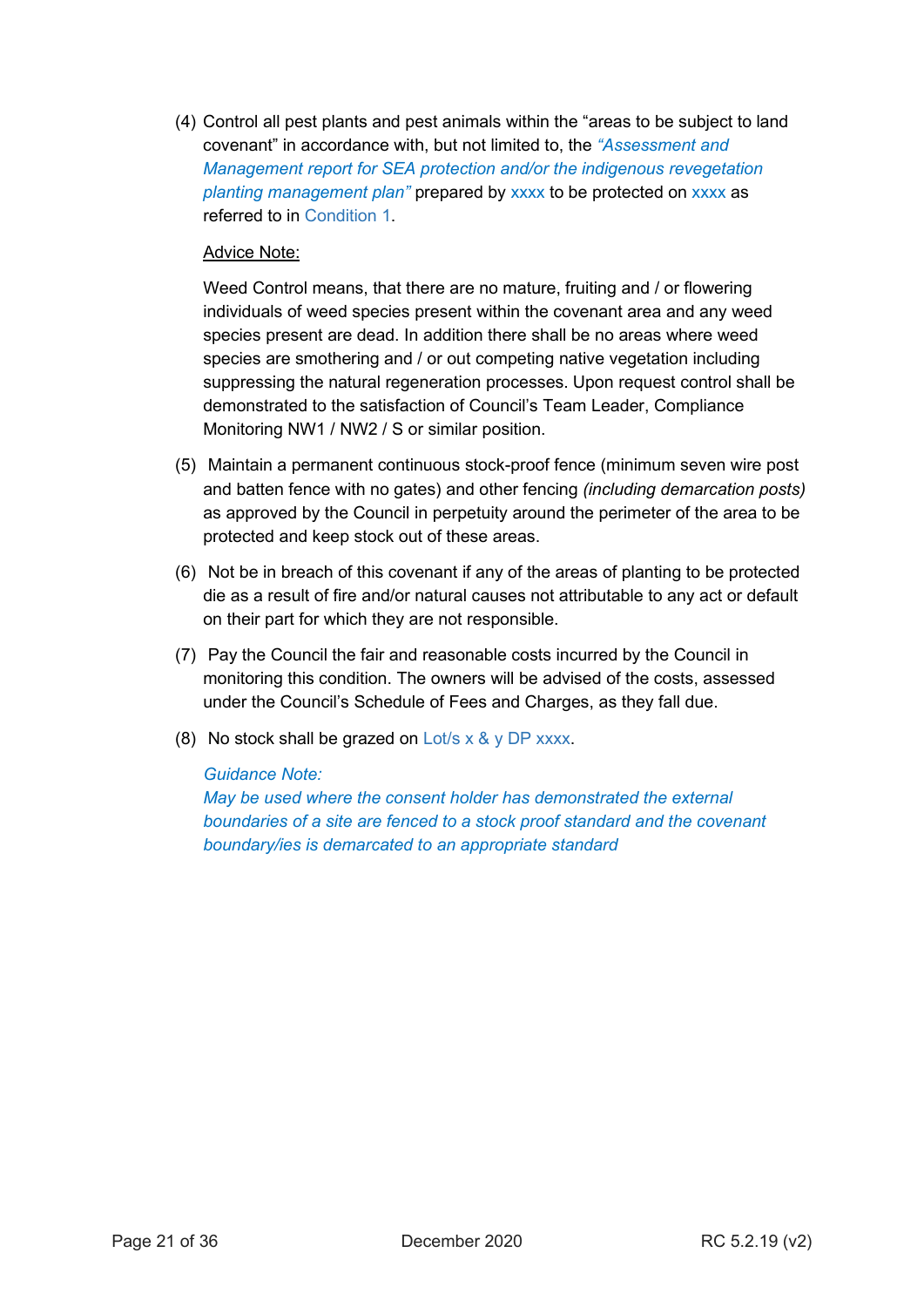## **Monitoring Reports for protected - wetland and buffer / indigenous vegetation areas(s)**

(9) Within one month of the end of every three year period following the legal protection of the indigenous vegetation / wetland and buffer area/s at the Donor Site the land owner shall submit a Monitoring Report prepared by a suitably qualified and experienced ecologist to Council's Team Leader, Compliance Monitoring NW1 / NW2 / S for audit *[see Appendix 15.4(2) & (3) of the AUP (OP)]* and certification. The Monitoring Report shall include but is not limited to the following information:

- Effectiveness of fencing;
- Presence of pest animals and plants;

## Advice Note

The three year monitoring period shall begin once the areas have been legally protected, which should be no later than the issue of the s224(c) certificate for the first receiver site subdivision.

## *Guidance Note:*

*Subdivisions in rural areas require Significant Ecological Areas to be identified on a plan and legally protected and maintained (e.g. stock proof fencing, weed and pest animal control) in accordance with Appendix 15. Appendix 15 requires three yearly monitoring of the critical determinants of the health of the SEA. See below for Monitoring covenant condition for applications based on Enhancement Planting/ Revegetation Planting.*

*The wording in Appendix 15 of the AUP(OP) refers to "animal and plant pests" which is ambiguous. However, this is interpreted as referring to plants which are pests.* 

- *Health of the protected <indigenous vegetation, wetland and buffer areas;*
- *Presence of pollutants;*
- *Vegetation clearance;*
- *Effectively managing and controlling pest animals and plants; and*

## *Guidance Note:*

*The wording in Appendix 15 of the AUP(OP) refers to "animal and plant pests" which is ambiguous. However, this is interpreted as referring to plants which are pests.*

• *Providing appropriate access to any sites and places of significant to Mana Whenua. (Include where appropriate)*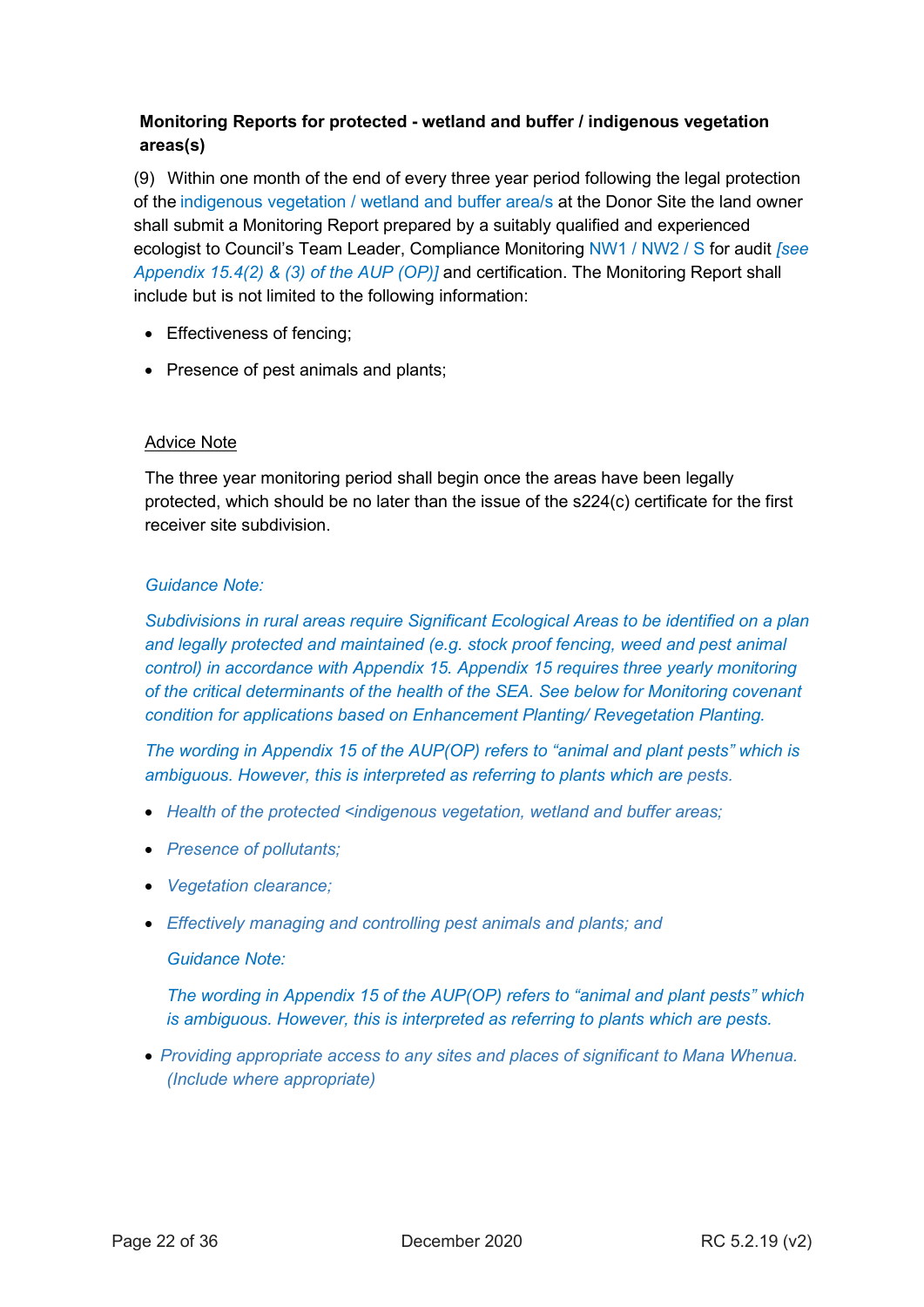## **Monitoring Reports for Indigenous Revegetation Planting Area(s)**

(10) The land owner shall submit a Monitoring Report for all Indigenous Revegetation Planting Area(s) prepared by a suitably qualified and experienced ecologist to Council's Team Leader, Compliance Monitoring NW1 / NW2 / S, for approval 6 monthly for the first 18 months then annually thereafter for a minimum period of five years following the certification of the planting completion report **referred to in condition 4(c)(iii) above** *(this is a requirement of the ACDP RS (Rule 7.14.2.3.1), which is still operative.)* The Monitoring Report shall include but is not to be limited to the following information in respect of each lot:

- Success rates, including growth rates and number of plants lost (including an analysis of the distribution of losses). A minimum survival rate of 90% is to be achieved;
- Canopy closure, beginnings of natural ecological processes natural regeneration in understorey, use by native birds. A minimum canopy closure of 80% is to be achieved;
- A running record of fertilisation, animal and weed pest control and replacement of dead plants;
- Details on the condition of, and recommendations for maintenance of, the fencing;
- Recommendations for replacement of dead plants and implementation of these recommendations (remediation work). Any recommended remediation work shall include a start date for replanting.
- If remediation work is recommended, the land owner shall:
	- (i) Undertake this remediation work within six months from the start date.
	- (ii) Provide Council with a report confirming the remediation work has been undertaken. This report shall be submitted to Council's Team Leader, Compliance Monitoring NW1 / NW2 / S within 6 months after the remediation work has been undertaken.

## *Guidance Note:*

*This condition is not required if the receiver sites are created more than 6.5 years after planting has been undertaken.*

## <span id="page-22-0"></span>**q) Registration of Covenant**

The land covenant required by Condition  $\langle 4(p) \rangle$  above must be registered on the title of Lot  $x$  DP  $x$  and evidence provided of such to the Council's Team Leader, Subdivision.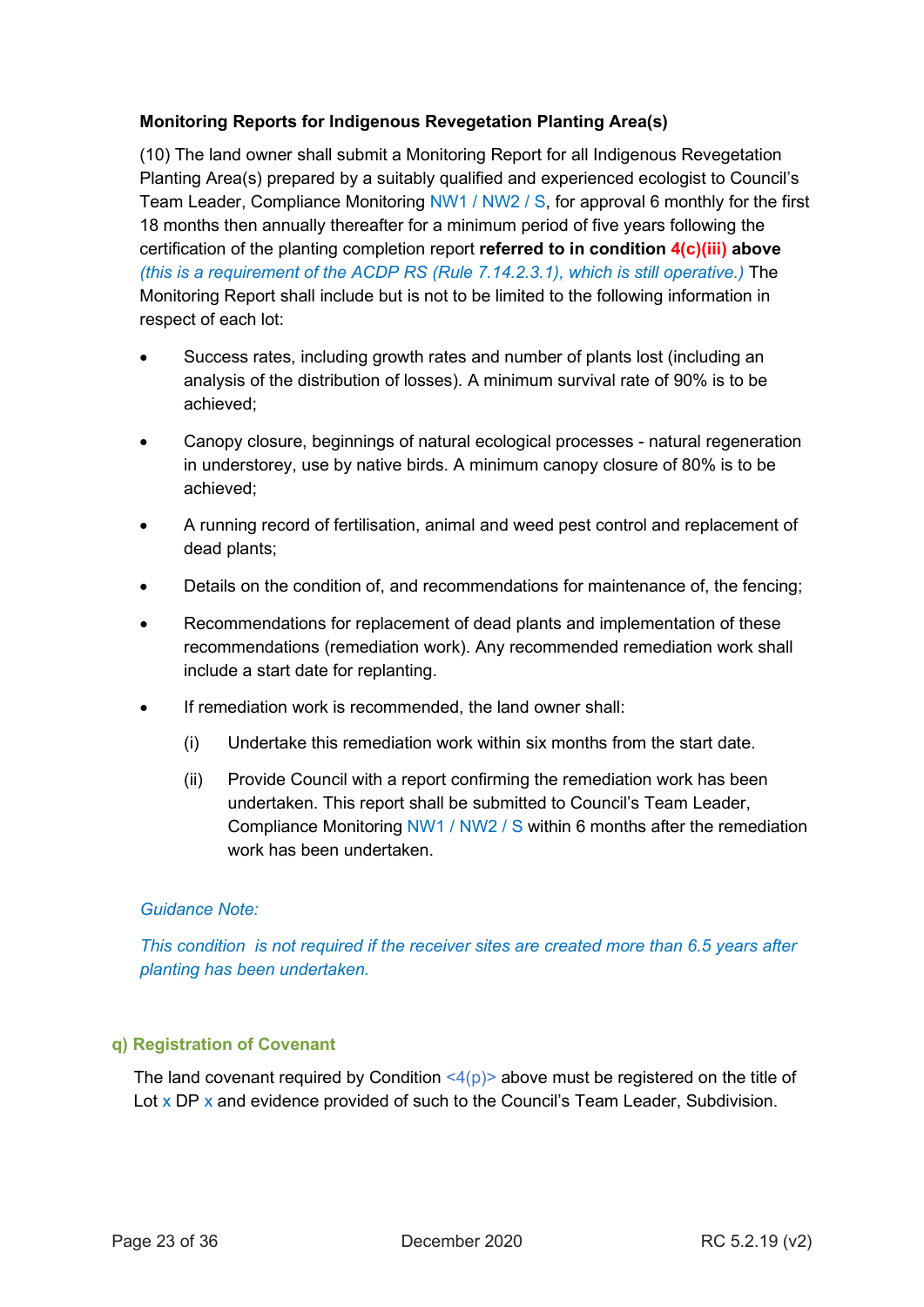#### <span id="page-23-0"></span>**r) Bond Requirements**

The consent holder must provide evidence that in relation to the Indigenous Revegetation Planting Area/s at the Donor site that Council has certified the completion report referred to in **condition 4(c)(iv), at least 12 months has elapsed since the planting was completed and the planting has achieved growth of a minimum of 300 mm**, and that the donor site owner has entered into a surety bond of \$5,500 per hectare with Council. The value of this bond shall be to the satisfaction of the Council's Team Leader, Compliance Monitoring NW1 / NW2 / S. The purpose of the bond is to ensure a minimum survival rate of the plants to 90% of the original density and 80% canopy closure through the entire planting area(s) is achieved.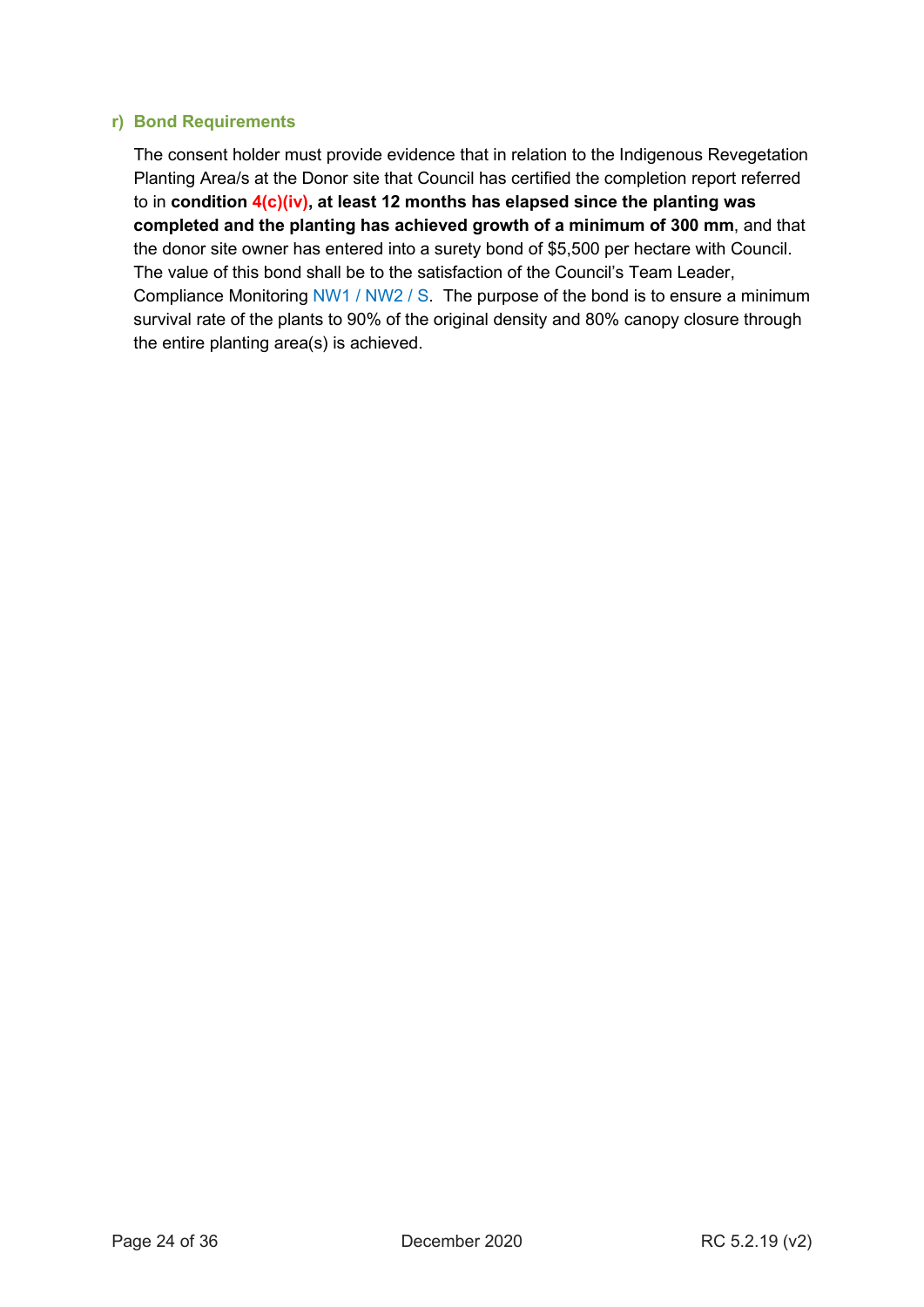## <span id="page-24-0"></span>**Section 224(c) compliance conditions: Transferable Rural Sites Subdivision - Amalgamation**

## <span id="page-24-1"></span>**s) Donor Site**

The consent holder shall provide evidence to the Council's Team Leader, Subdivision that a new Survey Title Plan has been prepared showing the Donor Sites  $x$  and  $x$  as a single lot for which a single new record of title has been issued.

## *Guidance Note:*

*If the amalgamation involves guaranteed and limited titles this would need to be dealt with by section 220 (2a) covenant which should be conditioned to be presented at the time section 223 is requested, discuss with the Subdivision Team advisor if necessary.*

## <span id="page-24-2"></span>**t) Covenant to be registered on donor site**

- a. The consent holder shall prepare and submit a covenant document to Council's Team Leader, Subdivision for approval. This document shall contain the following:
	- i. The residential development rights attaching to the donor sites have been used to create a transferable rural sites subdivision under the Auckland Unitary Plan and must not accommodate any further residential development unless it is allowed as a permitted activity subject to the relevant zone rules or by the granting of a resource consent.
	- ii. The new site cannot be further subdivided other than by amalgamation with another qualifying site or by boundary adjustment.

## *Guidance Note:*

*This condition is required as the development right associated with the site/lot being surrendered through the amalgamation is being transferred to the Receiver site.)*

- iii. The new site has no further potential to be used for the purpose of a transferable rural sites subdivision, except where amalgamated with another qualifying donor site.
- b. Once approved, the covenant document shall be registered against the new computer freehold register required by **condition <X> (above)** and evidence of such supplied to the Team Leader, Subdivision.

## Advice Note:

Subdivision consent application number/s x [NOT YET DETERMINED] and Subdivision consent/s x Granted will utilise the <?> other transferable rights generated by the amalgamation of < Lot/s X DP … and Lot/s Y DP ….> in the Land Amalgamation Incentivised Area.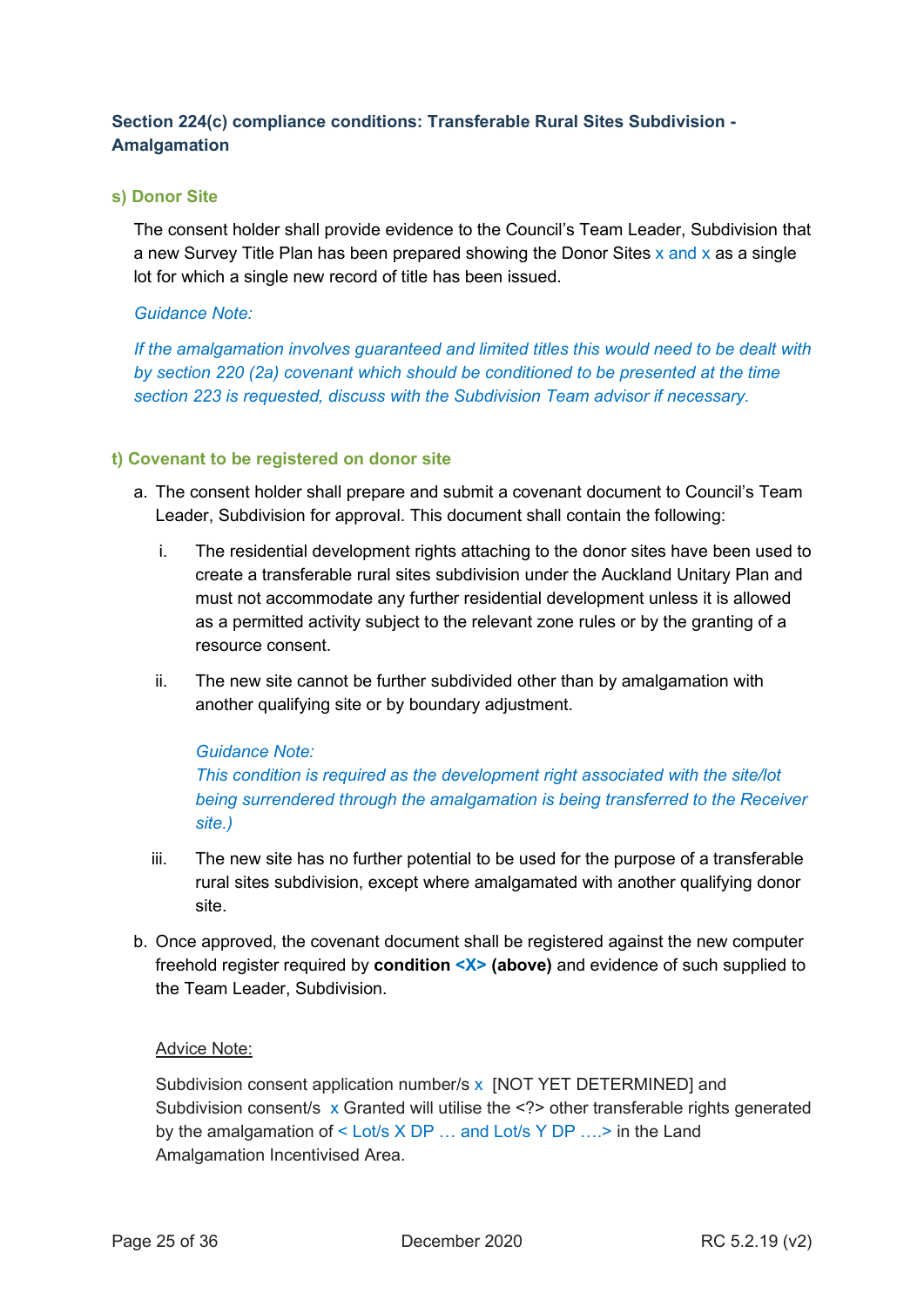In the event that the yet to be determined application referenced as  $x$  does not proceed the Transferable Rural Site Subdivision (TRSS) rights generated by the amalgamation of x. that would have been used by this yet to be determined application (SUB/BUNxxxx) will be available for substitution to a new TRSS application, provided that the unsuccessful application/consent is officially withdrawn/surrendered. In relation to this issue please be aware of the following:

- 1. A subsequent receiver site TRSS application would be considered on a case by case basis and assessed on its own merits.
- 2. The indication provided in this advice note should not in any form be interpreted as confirmation that resource consent will be granted to any particular TRSS application lodged in substitution of the yet to be determined application referenced above (SUB/BUNXXXXXXX). This will be determined through the resource consent process.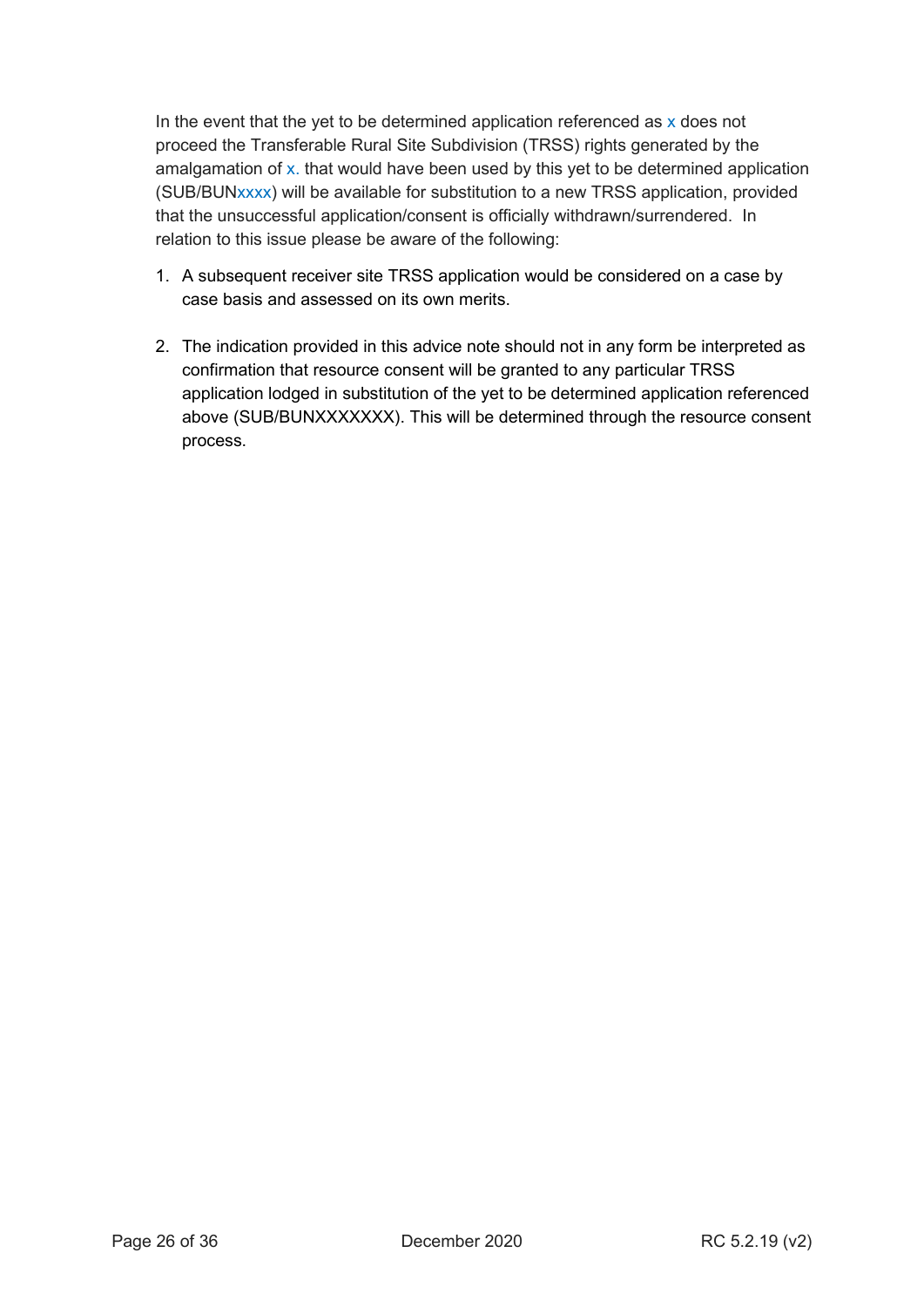## <span id="page-26-0"></span>**Section 224(c) compliance conditions: Transferable Rural Sites Subdivision - Amalgamation via approved scheme plan**

#### <span id="page-26-1"></span>**u) Subdivision amalgamation based on an approved scheme plan**

1. The consent holder shall provide evidence that the approved scheme plan of consent SUBXXX has been amended with council's approval under section 127 of the RMA 1991 to reflect the amalgamation of Lots  $X$  and  $Y$  via those lots being shown as one lot.

#### Advice note:

This may be achieved by providing a copy of the section 127 consent which varies the conditions of SUBXXX to remove Lots X and Y from the scheme plan and amalgamating these lots to create Lot Z, and/or providing evidence that the ability to create that/those lot/s has been surrendered pursuant to s.138 of the Act.

2. All relevant section 224(c) conditions of the subdivision consent, referenced by Council as SUBXXX, relating to the physical and legal protection of the <wetland and buffer, indigenous vegetation, or indigenous revegetation planting areas> to warrant the creation of  $\leq$  Lot X, Lots X and Y  $>$  to be subject to the amalgamation at the Donor Site must be complied with to the Council's satisfaction. Following the physical protection of the <wetland and buffer, indigenous vegetation, or indigenous revegetation planting areas>, the consent holder must provide evidence that legal protection of those natural areas has occurred either via registration of a consent notice or a land covenant prepared under section 108(2)(d) of the RMA on the relevant record of title for the donor site.

## <span id="page-26-2"></span>**v) Lapse of resource consent SUBXXX (Donor Site)**

The consent holder is advised that resource consent SUBXXXX (Donor Site) will lapse on  $\le$ insert date>. The s224(c) for this current application SUBXXXX (Receiver Site) must be issued prior to the lapse of SUBXXX.

## <span id="page-26-3"></span>**w) Surrender of Resource Consent: BUNXXXXXXX**

A letter, to Council's satisfaction, shall be provided from the consent holder of resource consent/s SUBXXX / LUCXXX / BUNXXX confirming that pursuant to Section 138 of the Act those consents have been surrendered.

## *Guidance Note:*

*Only required should the new application supersede the old.*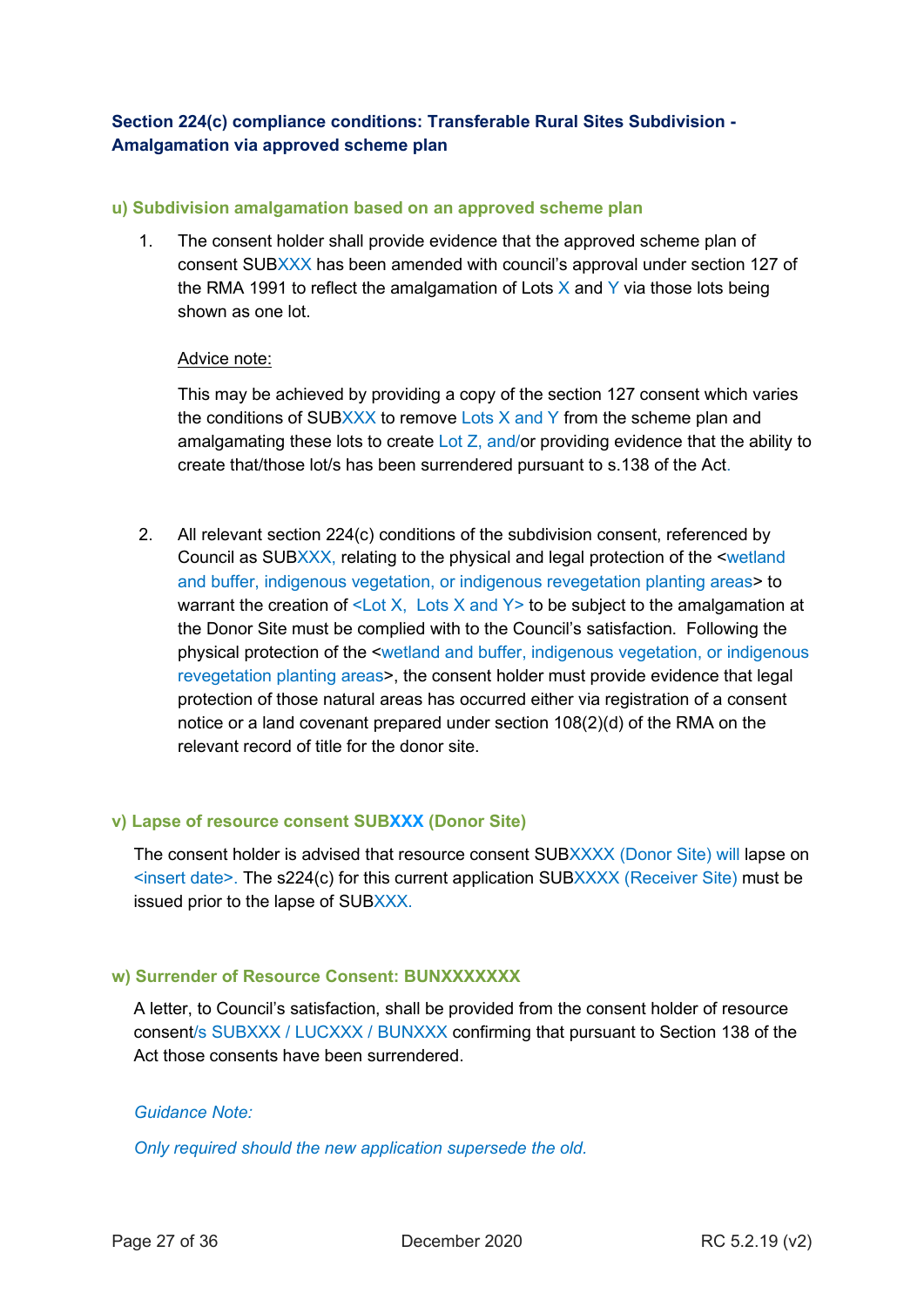## <span id="page-27-0"></span>**Ongoing Conditions / Consent Notices**

## <span id="page-27-1"></span>**Condition 5**

The following conditions of consent shall be complied with in perpetuity and shall be registered on the relevant Record of Titles by way of Consent notices pursuant to s.221 of the RMA:

## <span id="page-27-2"></span>**a) & b)** Protection of **wetland and buffer / indigenous vegetation / indigenous revegetation planting**

- a. The areas of indigenous vegetation / indigenous revegetation planting / wetland and buffer to be protected as illustrated within the scheme plan/s (insert reference to approved scheme plan) and identified by survey in accordance with condition  $X(x)$  shall be protected in perpetuity to the satisfaction of the Council's Team Leader, Compliance Monitoring NW1 / NW2  $/S<sub>r</sub>$
- b. The owners of the respective lots or their successors in title shall:
	- i. Preserve in perpetuity the indigenous flora and fauna, wildlife habitats and the natural landscape within the areas of indigenous vegetation / indigenous revegetation planting / wetland and buffer to be protected on Lots  $X$  and  $X$  (Areas  $X$ ,  $X$ ,  $X$ ).
	- ii. Monitor the health of the areas of protected indigenous vegetation / wetland and buffer / indigenous revegetation planting in accordance with the Covenant Management Plan. Monitoring reports shall be prepared and submitted to Council every three years.
	- iii. Maintain any stock crossings and / or fish passage(s) in accordance with any easement(s) through the covenant areas;
	- iv. Not do anything that would prejudice the health or ecological value of the areas to be protected, their long-term viability and/or sustainability - Including but not limited to:
		- 1) Not (without the prior written consent of the Council and then only in strict compliance with any conditions imposed by the Council) cut down, damage or destroy, or permit the cutting down, damage or destruction of the vegetation or wildlife habitats within the areas to be protected;
		- 2) Maintain the protected area free from earthworks or land modification.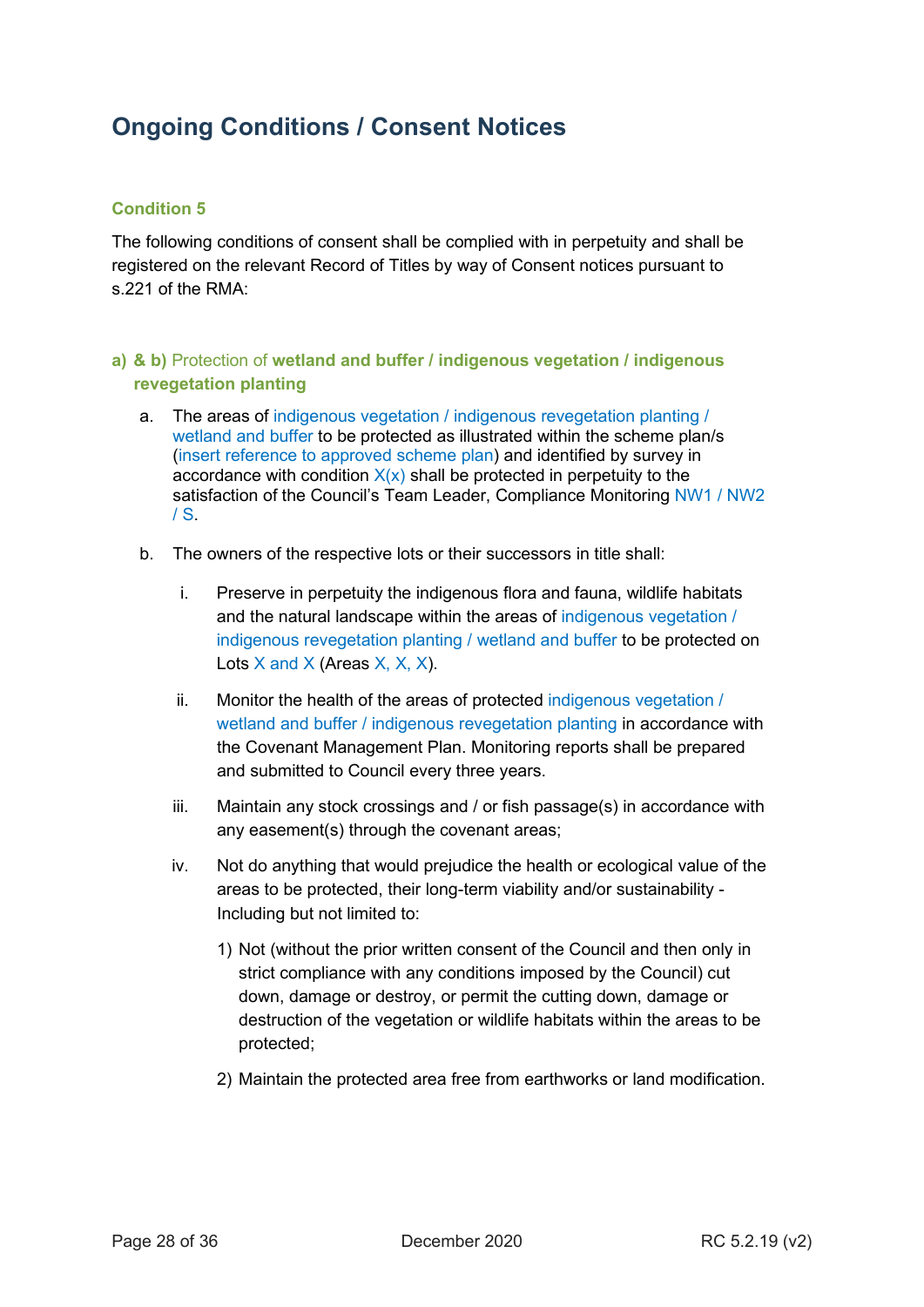v. Control all pest plants and pest animals within the areas to be protected, in accordance with but not limited to the approved Pest Plant and Pest Animal Control Plan referred to in condition X of SUBXXXXX

## Advice note:

Pest Plant Control means, that there are no mature, fruiting and / or flowering individuals of weed species present within the covenant area and any weed species present are dead. In addition there shall be no areas where weed species are smothering and / or out competing native vegetation including suppressing the natural regeneration processes. Control shall be demonstrated to the satisfaction of Council's Team Leader, Compliance Monitoring NW1 / NW2 / S or similar position.

- vi. Maintain a permanent continuous stock-proof fence (minimum seven wire post and batten fence with no gates) and other fencing (including demarcation posts) as approved by the Council in perpetuity around the perimeter of the areas to be protected and keep stock out of these areas.
- vii. Not be in breach of this covenant if any of the areas of planting to be protected die as a result of fire and/or natural causes not attributable to any act or default on their part for which they are not responsible.

## <span id="page-28-0"></span>**c) Monitoring Reports for indigenous revegetation planting area(s)**

The owners of the respective lots or their successors in title shall submit a Monitoring Report for each area of protected **indigenous revegetation planting** prepared by a suitably qualified and experienced ecologist to Council's Team Leader, Compliance Monitoring NW1 / NW2 / S, for certification 6 monthly for the first 18 months then annually thereafter for a minimum period of five years. The reporting period commences on the date council certified the planting completion report. The Monitoring Report shall include but is not to be limited to the following information in respect of each protected area within each lot:

- i) Success rates, including growth rates and number of plants lost (including an analysis of the distribution of losses);
- ii) Canopy closure, beginnings of natural ecological processes natural regeneration in understorey, use by native birds;
- iii) A running record of fertilisation, animal and weed pest control and replacement of dead plants;
- iv) Details on the condition of, and recommendations for maintenance of, the fencing.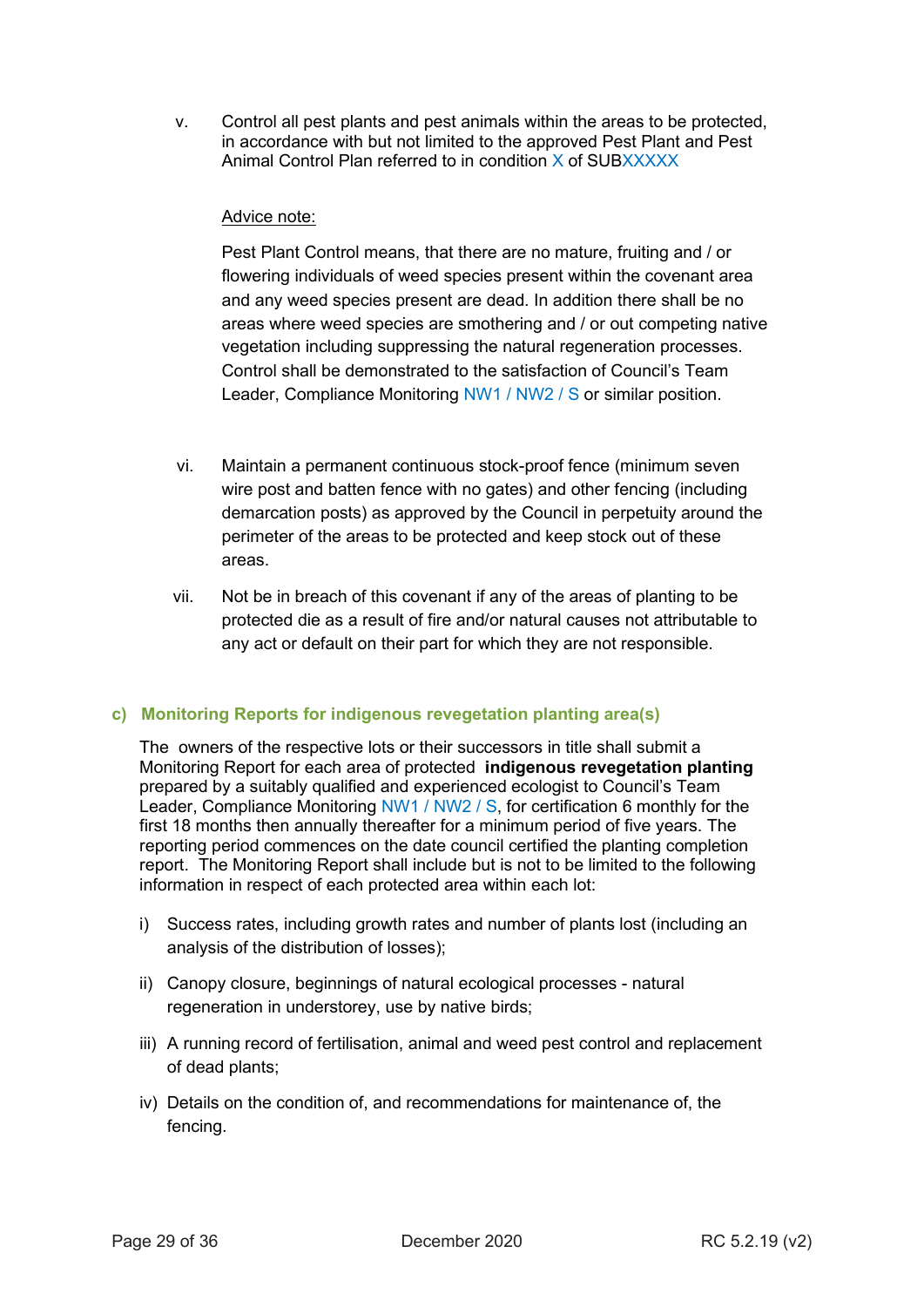v) Recommendations for replacement of dead plants and implementation of these recommendations (remediation work). Any recommended remediation work shall include a start date for replanting.

If remediation work is recommended, the consent holder shall:

- (1) Undertake this remediation work within six months from the start date as recommended in accordance with Condition (c)(v).
- (2) Provide Council with a report confirming the remediation work has been undertaken. This report shall be submitted to Council's Team Leader, Compliance Monitoring NW1 / NW2 / S within 6 months after the remediation work has been undertaken.

## *Guidance Note:*

*This consent notice is not required if the sites are created more than 6.5 years after planting and reflects the requirements of E39.6.4.5 and Appendices 15 & 15.* 

<span id="page-29-0"></span>**d)** Three yearly monitoring of **indigenous vegetation / indigenous revegetation planting / wetland and buffer**

Within one month of the end of every 3 year period following the legal protection of the <indigenous vegetation/wetland and buffer, indigenous revegetation planting> within Lot/s <X and Y> the owners of the respective lots shall submit a Monitoring Report, prepared by a suitably qualified and experience ecologist, of the areas of protected <indigenous vegetation/wetland and buffer, indigenous revegetation planting> to Council's Team Leader, Compliance Monitoring <NW1/NW2/S> for audit and certification. The Monitoring Report shall include but is not limited to the following information:

- Effectiveness of fencing;
- Presence of pest animals and plants;

*Guidance Note:*

*Standard 15.4 of Appendix 15 requires the provision of three yearly monitoring of the protected area and for the results to be provided to council. The wording in Appendix 15 of the AUP(OP) refers to "animal and plant pests" which is ambiguous.*

- Health of the wetland and buffer / indigenous vegetation / indigenous revegetation planting;
- Presence of pollutants;
- Vegetation loss, or clearance, and any remediation;
- Effectively managing and controlling pest animals and plants; and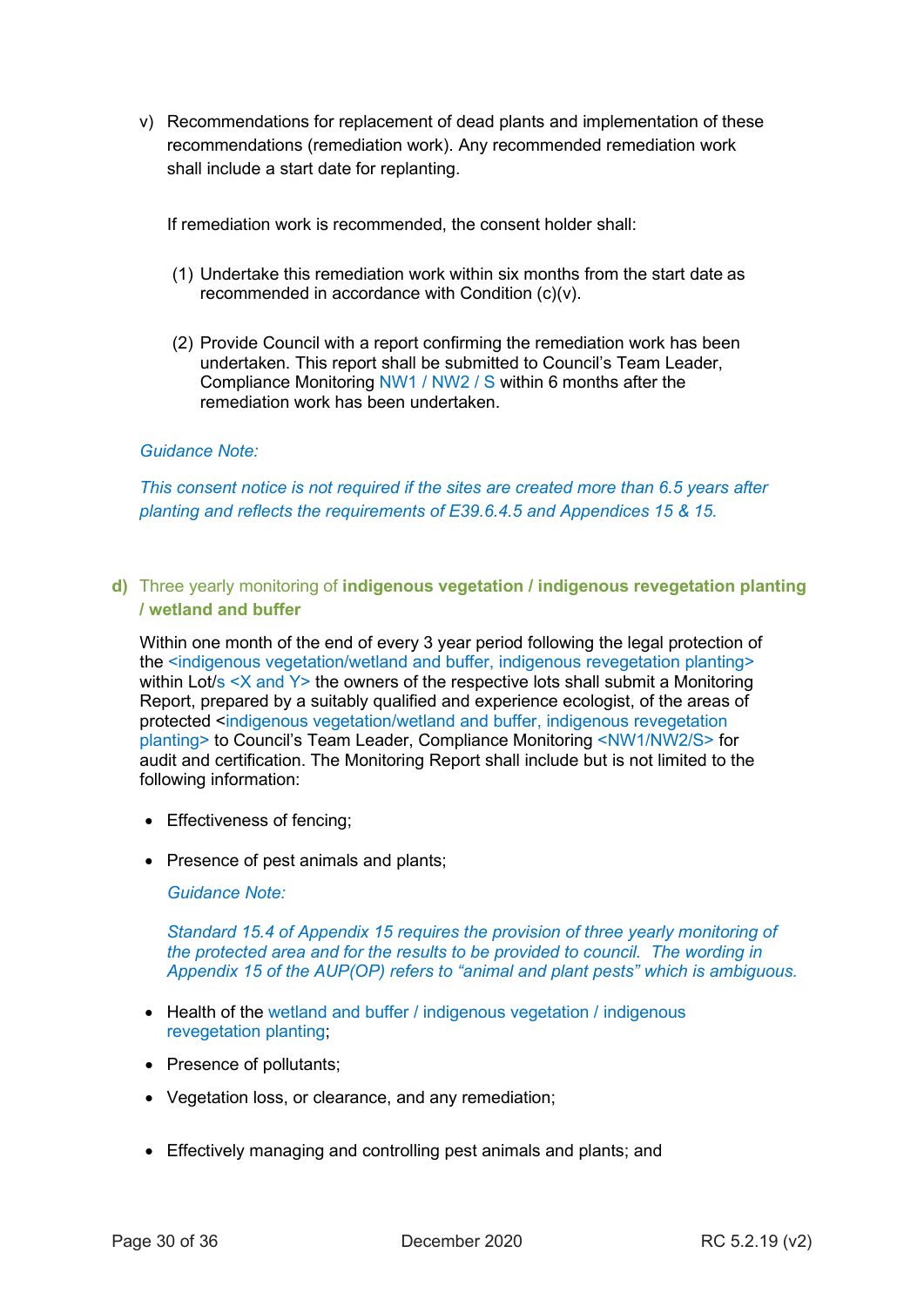*The wording in Appendix 15 of the AUP(OP) refers to "animal and plant pests" which is ambiguous. However, this is interpreted as referring to plants which are pests.*

• Providing appropriate access to any sites and places of significant to Mana Whenua. (Include where appropriate)

#### Advice Note

The three year monitoring period shall begin once the s224(c) certificate has been issued.

#### *Guidance Note:*

*Subdivisions in rural and urban areas require Significant Ecological Areas to be identified on a plan and legally protected and maintained (e.g. stock proof fencing, weed and pest animal control) in accordance with AUP(OP) Appendix 15. Appendix 15 requires three yearly monitoring of the critical determinants of the health of the SEA. See below for Monitoring condition for Subdivision based on Enhancement Planting/ Revegetation Planting. See above for Monitoring condition for applications based on Enhancement Planting/ Revegetation Planting.*

#### <span id="page-30-0"></span>**e) Pet free condition**

The owners of Lot(s)  $XXX$  and any occupiers, are not permitted to own, house, care for or feed any domesticated cats or any pests listed in table 10.1a of the Auckland Regional Pest Strategy 2007–2012 (ARPS), or any successive ARPS, on these sites. Any domesticated dog(s) shall be kept on a lead and under the supervision of the owner, whilst outside within the boundary of Lots X and Y any right of way or jointly owned access, and shall be excluded from all covenant areas. Where kiwi has been recorded on the parent property, dogs shall be excluded from all properties.

#### *Guidance Note:*

*Please consider the use of pet free covenants where subdivision may consist of more than XX lots or the protected areas may be impacted by the introduction of domesticated pets or animals in areas of sparse population and the applicant agrees to imposition of the condition.*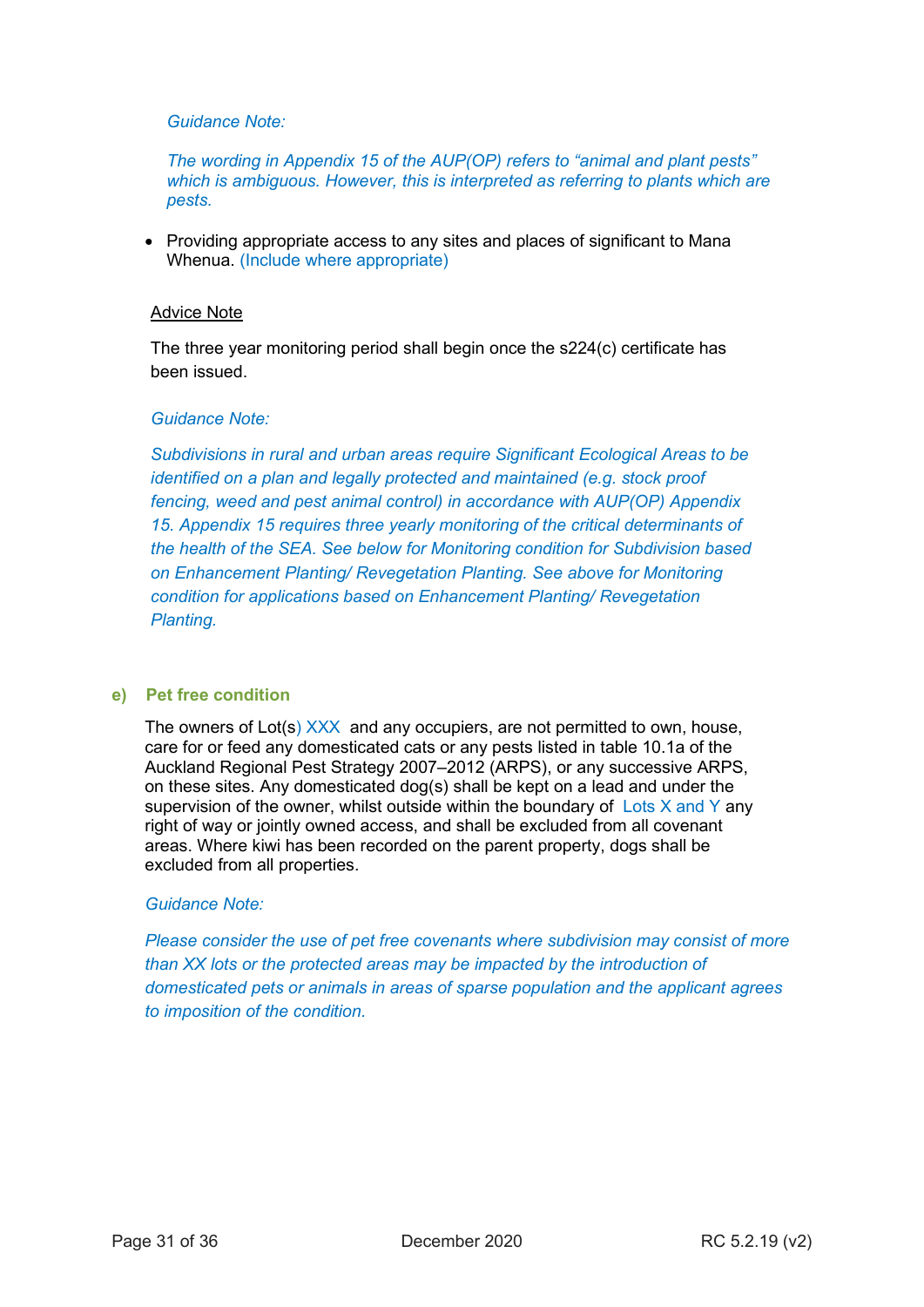#### <span id="page-31-0"></span>**f) No livestock**

The owners of  $Lot(s)$   $XXX$ , and any occupiers, are not permitted to own, house, care for or feed any livestock (i.e. all grazing animals) within the boundaries of their property.

#### *Guidance Note:*

*This condition is to be used where an applicant has stated that no stock are to be kept within the proposed sites so only the external boundaries of the site/s need to be fenced to a stock proof standard and the other covenant boundaries may be demarcated to an acceptable standard*

#### <span id="page-31-1"></span>**g) Stock free area**

The owners of Lot X, and any occupiers, are not permitted to own, house, care for or feed any livestock (i.e. all grazing animals) within the boundaries of covenants ZA and ZB, where stock are to be excluded from being kept, as identified by survey and depicted on the relevant survey title plan.

#### *Guidance Note:*

*The Subdivision Team will have ensured at the issue of the section 223 certificate that these areas correspond to those areas shown on the scheme plan listed in condition 1 of the subdivision consent granted.*

## <span id="page-31-2"></span>**h) Firefighting water supply – Lots X-X**

At the time a building consent application is submitted for the dwellings in Lot/s  $X$ ,  $X$  and  $\times$  it must be demonstrated that sufficient water volume, pressure & flow will be provided in accordance with NZFS Fire Fighting Water Supplies CoP SNZ 4509:2008 and that this water supply is accessible for firefighting purposes. Should the water supply be provided by way of tank storage, this storage must be located a safe distance away from any habitable dwelling in accordance with the above CoP. If an alternative fire-fighting water supply is to be provided the written approval of that system from Fire and Emergency New Zealand must be provided with the building consent application.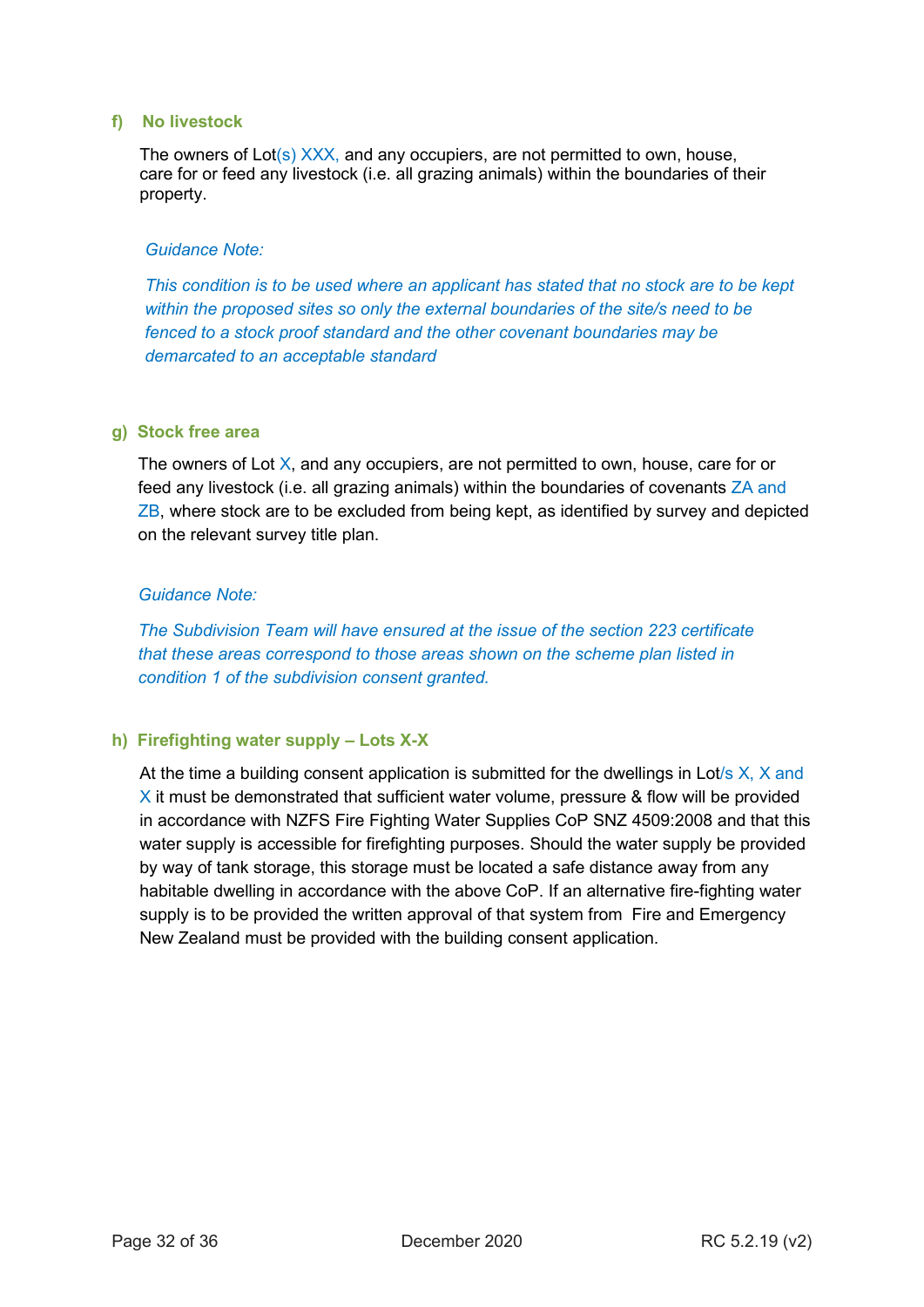#### <span id="page-32-0"></span>**i) Specified Building Areas (SBAs)**

Any dwelling and any associated accessory building to be located within Lots  $X$  and  $X$ , shall be located entirely within the proposed building area shown on the approved plan prepared by XXXXXXXXX titled 'Scheme Plan', job. no. XXXXXX, held on Council file SUBXXXXXXX.

#### *Guidance Note:*

*This condition relates to the requirements of General Standard E39.6.1.1(3)(c).*

## <span id="page-32-1"></span>**j) Colour palette**

The exterior of any dwelling located within Lots  $X$  and  $X$  shall have a natural timber finish or be painted in recessive colours with a reflective value of 30 percent or less as defined within the BS5252 standard colour palette. The proposed colours shall be submitted to the Council for certification by the Council's Team Leader, Compliance Monitoring, NW1 / NW2 / S when either building consent or resource consent is sought to construct a dwelling on Lot  $X$  and  $X$ . The exterior shall be maintained thereafter.

## <span id="page-32-2"></span>**k) External Lighting**

External lights associated with any building located within Lot/s  $\times$  & Y must be fitted with covers and orientated downwards.

## <span id="page-32-3"></span>**l) Height**

- a. The maximum height of any dwelling or accessory building to the dwelling located within Lots  $X$ ,  $X$  and  $X$  must be limited to single level and must not exceed  $XX$ metres above existing ground level. Any farm accessory buildings within Lot/s X, X and  $X$  must not exceed a height of  $X$  metres above existing natural ground level.
- b. The maximum building height of any building located within Lot  $X$  shall not exceed RL.XXX (Auckland 1946 datum) or Xm from the existing natural ground level whichever is lesser**.**

#### <span id="page-32-4"></span>**o) Landscaping plan**

A Landscape Plan shall be submitted to the Council for certification by the Council's Team Leader, Compliance Monitoring, NW1 / NW2 / S when either building consent or resource consent is sought to construct a dwelling within Lots  $X$ and X. The Landscaping Plan shall include details of species, methods of ground preparation for the planting, plant numbers, plant densities and plant sizes at the time of planting and likely maximum heights. The purpose of the Landscaping Plan is to help mitigate the potential adverse visual effects of future buildings and help them blend in with the natural environment.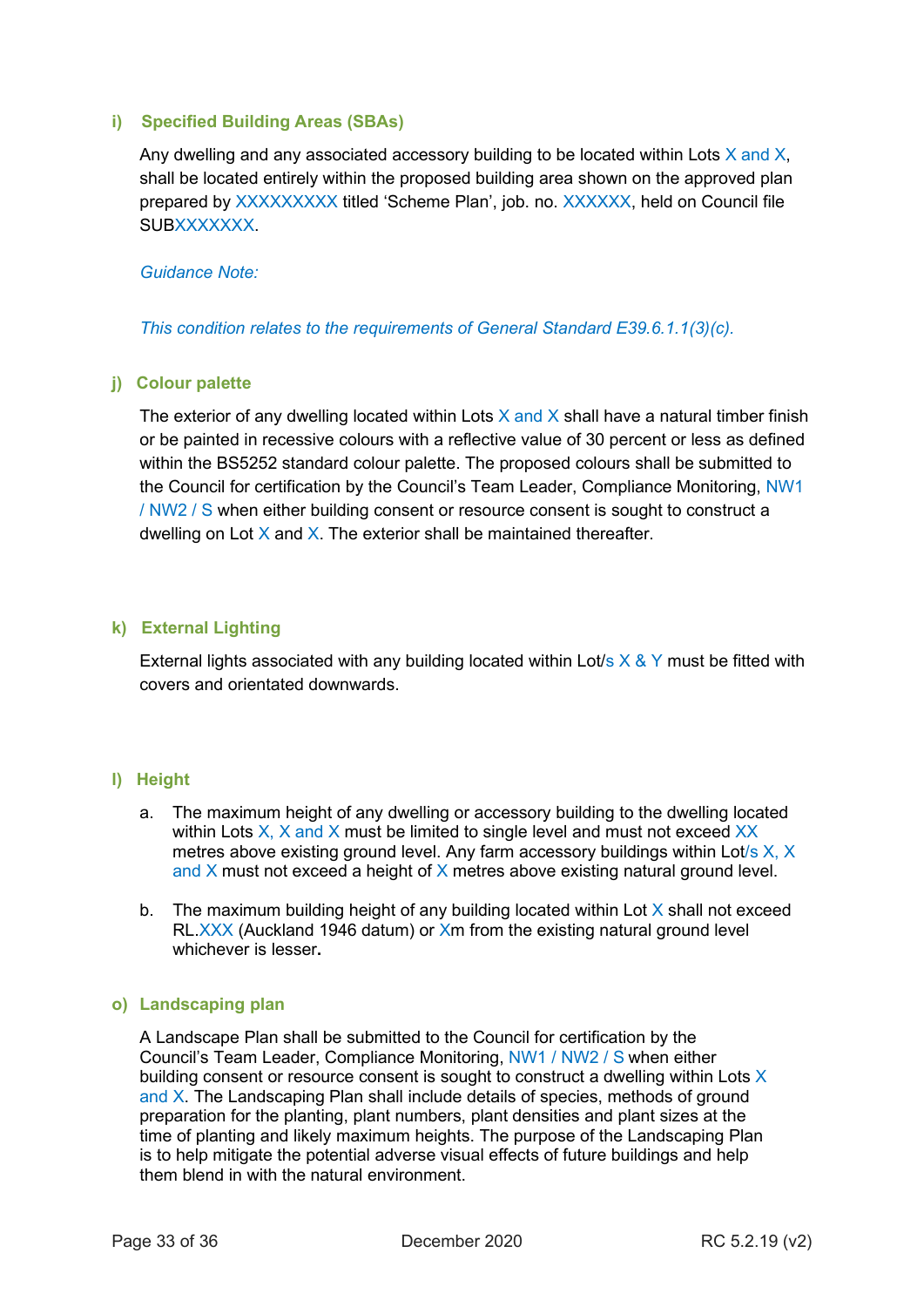The Landscape Plan shall also include an on-going maintenance programme to ensure that adequate care of the planted material is undertaken through to establishment. This programme shall make provision for replacement of newly planted trees and/or shrubs that die or decline.

Planting shall occur within the first planting season following occupation of the dwelling. Council's Team Leader, Compliance Monitoring NW shall be notified upon completion of the landscape planting in order to ensure compliance with the approved Landscape Plan. Further monitoring at 12 and 24 months from that date shall take place to ensure that the maintenance programme is undertaken. All replacement trees and/or shrubs must be of the same type, grade and size as that initially planted, and all replacements must be planted no later than the current or following planting season (May to August), following instruction to do so by Council. The planting must be retained and maintained thereafter.

#### <span id="page-33-0"></span>**p) Building restrictions – geotechnical**

Any buildings located within Lots  $X$  and  $X$  shall be subject to the requirements of the geotechnical report entitled: XXXXXX prepared by XXXXXX, ref: XXXX, dated XXXXXX, and any subsequent reports. The foundations for any buildings to be located within all Lots are subject to specific design and further site specific subsoil investigation prior to building consent stage. Copies of the said plan and report(s) will be held at the offices of the Council.

#### *Guidance Note:*

*This condition relates to the requirements of General Standard E39.6.1.1(3).*

#### <span id="page-33-1"></span>**q) Building restrictions - stormwater control**

All stormwater from driveways, roof, and water tank overflow on Lots  $X$  to  $X$  shall be collected and disposed of in accordance with the requirements of the stormwater report entitled: XXXXXX prepared by XXXXXX, ref: XXXX, dated XXXXXX, and any subsequent reports approved in writing by the Consents Engineer. Copies of the said document are held at the offices of the Council.

#### Advice Note

The application for a Building Consent will be required to demonstrate compliance with the requirements of the New Zealand Building Code Clause E1 Surface **Water** 

#### *Guidance Note:*

*This condition relates to the requirements of General Standard E39.6.1.3(a).*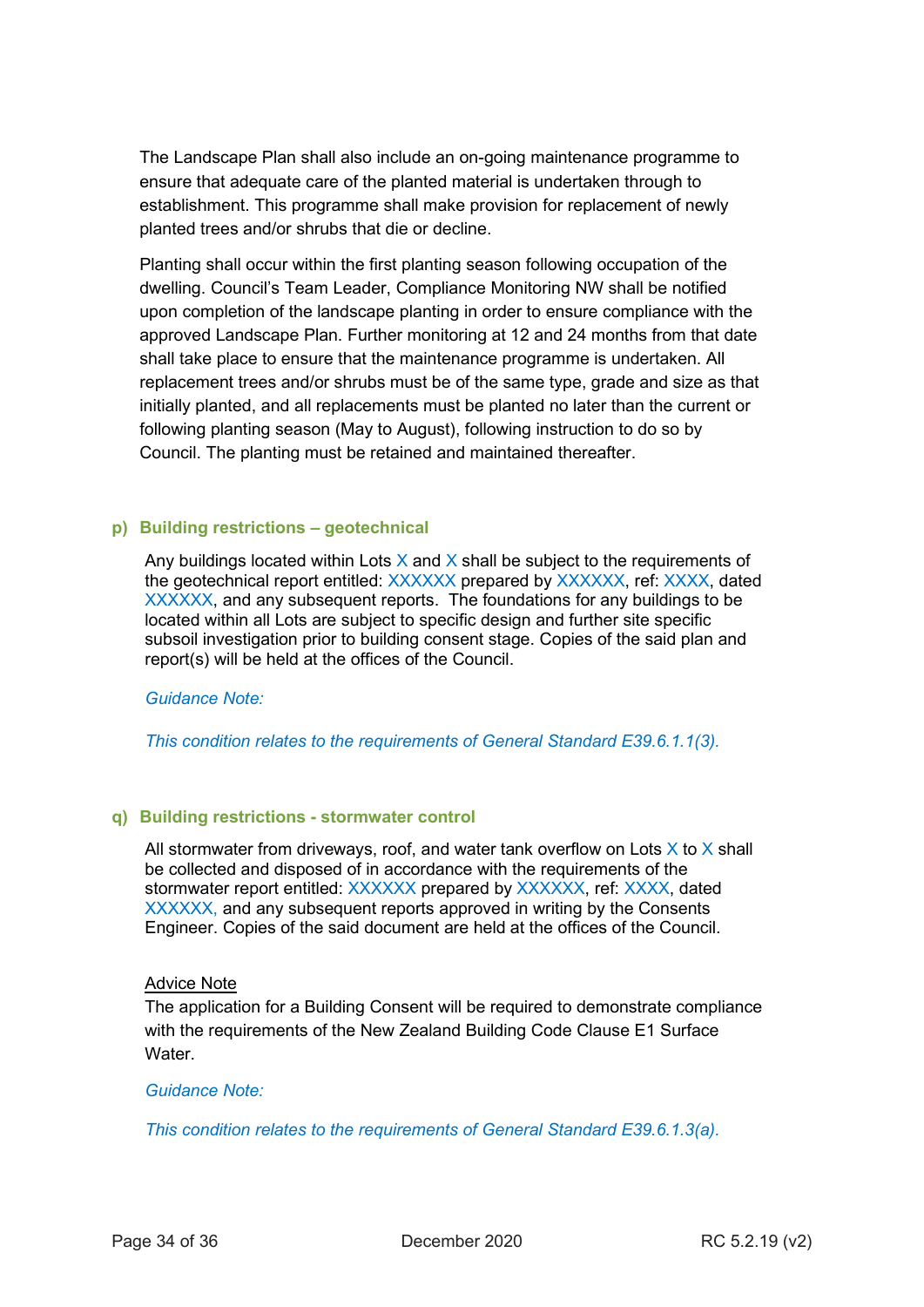#### <span id="page-34-0"></span>**r) Building restrictions – wastewater disposal**

All wastewater disposal from any buildings on Lots X to X must be of the design specified within, and installed and operated in accordance with the requirements of, the wastewater disposal report titled: XXXXXX prepared by XXXXXX, ref: XXXX, dated XXXXXX, and any subsequent reports approved in writing by the Consents Engineer. Copies of the said document are held at the offices of the Council.

#### Advice Note

The report referred in this condition demonstrated that wastewater disposal installed and operated in accordance with the report would be a permitted activity in terms of the provisions of the Auckland Unitary Plan (Operative in Part). Installation of a wastewater disposal system of another design may require resource consent if the relevant AUP (OP) permitted activity standards cannot be complied with.

#### <span id="page-34-1"></span>**s) Provision of telecommunication services**

Future owners of Lots  $X$ ,  $X$  and  $X$  are advised that a physical telecommunication connection has not been provided to Lots  $X$ ,  $X$  and  $X$  and if such services are required, the full cost of providing and maintaining these services will be met by the owners. This cost may include the installation of equipment to the utility providers and Council requirements and any growth or other applicable charges.

#### *Guidance Note:*

*This condition should only be used in conjunction with the Option B version of Condition 5(r). Its imposition relates to requirements of General Standard E39.6.1.3(e).*

## <span id="page-34-2"></span>**t) Monitoring charges**

The respective owners of Lots  $X$ ,  $X$  and  $X$  shall pay the Council monitoring charge or charges to recover the actual and reasonable costs that have been incurred to ensure compliance with the conditions attached to this consent.

The consent holder will be advised of the monitoring charge or charges as they fall due. Such further charges are to be paid within one month of the date of invoice.